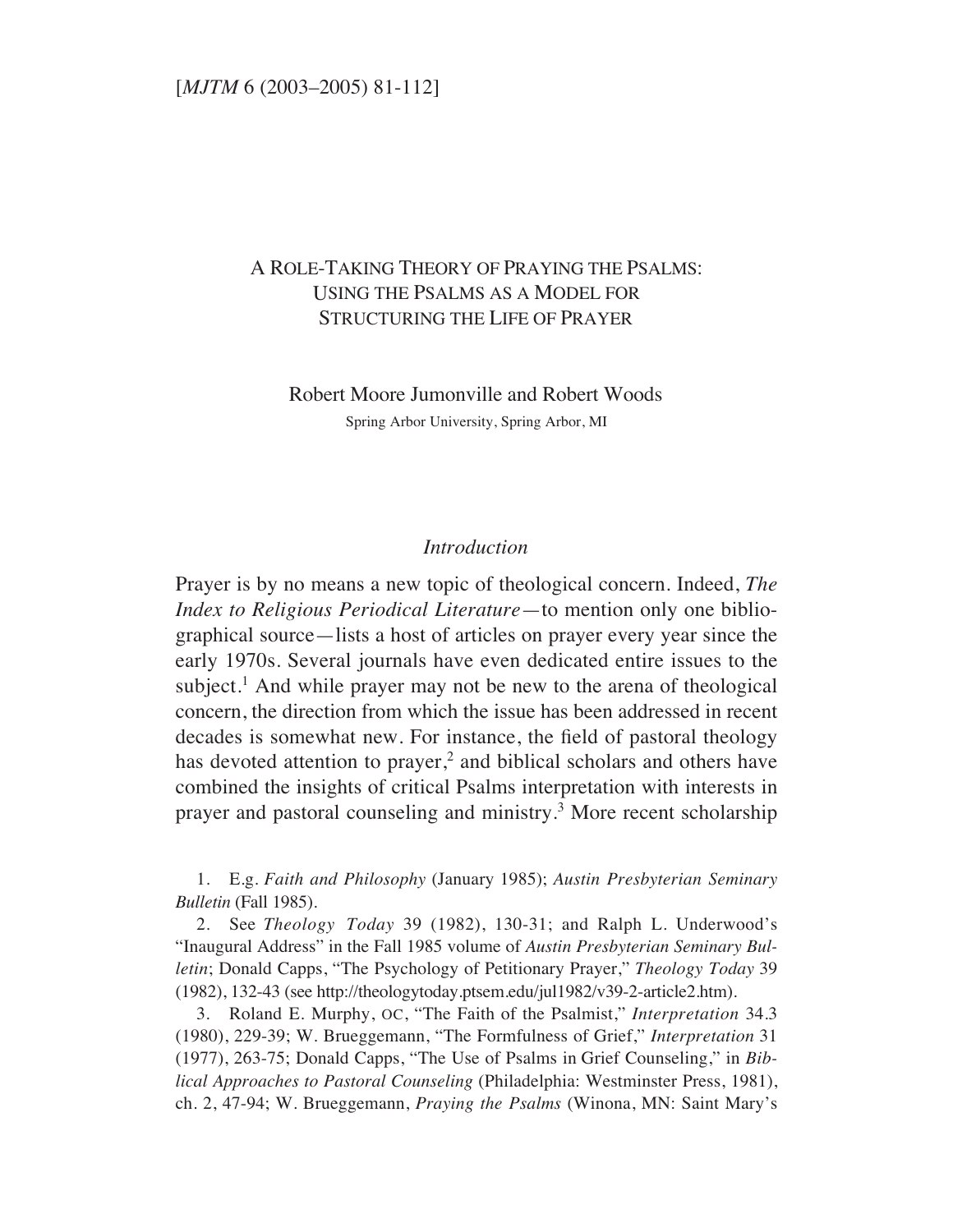has examined the dialogic discourse of Psalms within various frameworks, including Mikhail Bakhtin's discourse theory.<sup>4</sup> It is within this convergence of interests over the last three decades that the authors strive to make a contribution by suggesting a way to structure the life of prayer using the Psalms (and role-taking theory) that has practical benefits for both the individual and church.

Research over the last decade demonstrates that Americans believe in the power and impact of prayer in their daily lives.<sup>5</sup> Since September

Press, 1982); J. Andrew Dearman, "Praying the Psalms," *Austin Presbyterian Seminary Bulletin* (Fall 1985).

4. H. Levine, "The Dialogic Discourse of Psalms," in Ann Loades and Michael McLain (eds.), *Hermeneutics, the Bible and Literary Criticism* (New York: St. Martin's Press, 1992), 145-61. See Carol A. Newsom, "Bakhtin, the Bible, and Dialogic Truth," *The Journal of Religion* 76.2 (1996), 290-306; Walter L. Reed, *Dialogues of the Word: The Bible as Literature according to Bakhtin* (Oxford: Oxford University Press, 1993) for additional applications of Bakhtin's thought to the Bible. For further discussions on the dialogic nature of speech and utterance, see Mikhail M. Bakhtin, *Problems of Dostoevsky's Poetics* (ed. and trans. C. Emerson; Minneapolis: University of Michigan Press, 1984), 183-84; *idem*, *Speech Genres and Other Late Essays* (trans. V.W. McGee; Austin, TX: University of Texas Press, 1986), 91-93; Keith M. Booker and Juraga Dubravka, *Bakhtin, Stalin, and Modern Russian Fiction: Carnival, Dialogism, and History* (Westport, CT: Greenwood Press, 1995), 16; Michael Holquist, *Dialogism: Bahktin and His World* (London and New York: Routledge, 1990); Katerina Clark and Michael Holquist, *Mikhail Bakhtin* (Cambridge, MA: Harvard University Press, 1984), 9-10, 241; Carol A. Newsom, "Bakhtin, the Bible, and Dialogic Truth," *Journal of Religion* 76.2 (1996), 293-95. In addition, Nicholas Wolterstorff, in *Divine Discourse: Philosophical Reflections* (Cambridge: Cambridge University Press, 1995), uses speech-action theory to support the claim that God speaks. Relevant here is his reflection on the notion of "discourse" and the idea that "there are many ways of saying things other than by making sounds with one's vocal apparatus or inscribing marks with one's limbs" (37). Also, Wolterstorff bolsters his claim that God speaks with his analysis of the double hermeneutic involved "when the discourse of one person is appropriated into the discourse of another person" (i). Note that Bakhtin's discourse theory bears some resemblance to Wolsterstorff's thesis. For Bakhtin, no discourse utters the original word on any subject. And so every discourse is twice "dialogicized."

5. Approximately 9 out of 10 adults (89%) surveyed agree that "there is a god who watches over you and answers your prayers" and four out of five (82%) believe that "prayer can change what happens in a person's life." People pray about many things. A majority of adults indicate that they generally thank God for what He has done in their lives (95%); ask for His forgiveness for specific sins (76%); acknowledge His unique and superior attributes (67%); and ask for specific needs or desires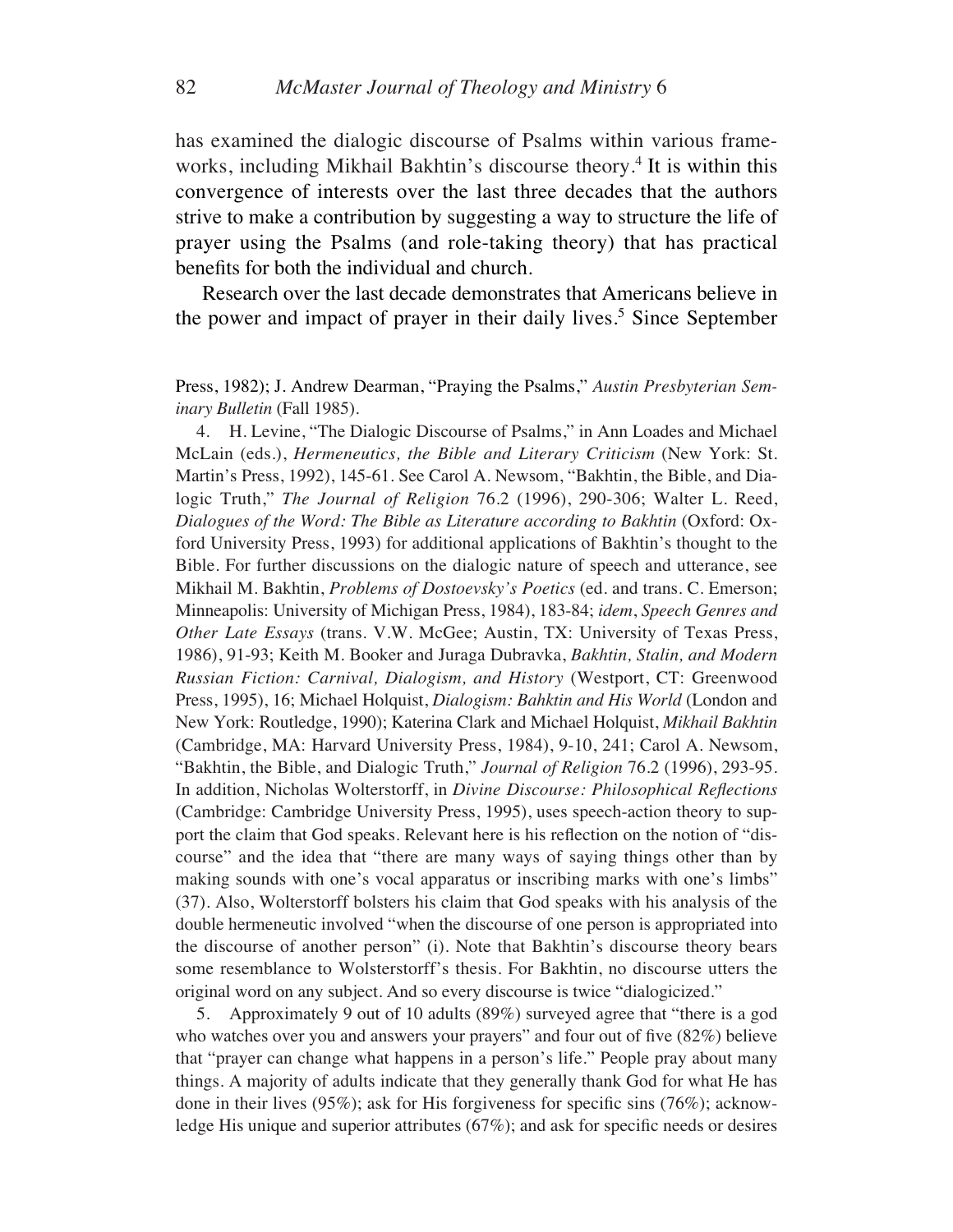11, 2001, there seems to be an even greater interest in and need for daily prayer than in recent times.<sup>6</sup> Whether it's Dan Rather asking for our "thoughts and prayers" for American troops or President Bush calling for a national day of prayer, prayer has taken center stage on both political and religious fronts.

At the same time, while people believe in the power and impact of prayer, many struggle with understanding how to move beyond prayer as petition (for the sole benefit of the petitioner) or as internal monologue to an understanding of prayer as an effective dialogue or intimate, personal encounter with God.<sup>7</sup> In support of this struggle, religious pollster George Barna found that it was less common for people to be silent during prayer times to listen for God's response (47% do so)—as one might do in a conversation or dialogue—than to thank God for something or ask him to address specific desires or needs.<sup>8</sup>

Why is conversation with God in prayer such a struggle? Donald Capps, in his article "The Psychology of Petitionary Prayer,"9 points out that the early psychologists of religion were "impressed with the then popular theory of…*auto-suggestion*… In this view," describes Capps, "prayers that are ostensibly addressed to God are actually monologues with oneself."<sup>10</sup> Since then, the critical question facing many has been: "Does God hear us when we pray, and if so, does he answer?" That God may not answer at all for many is confirmed by the fact that he often seems silent in times of sickness or crisis. Consequently, prayer is often conceptualized as a linear or one-way transmission performed solely for the benefit of the person praying.

But as William James observes, for prayer to be a truly useful and religious experience moving beyond pure subjectivism or fantasy, it must be conceptualized as something more than a one-way transmission. James puts it this way:

to be met (61%). See George Barna, "Barna Research Group," http://www. barna.org/cgi-bin/PageCategory.asp?CategoryID=19, retrieved March 2003.

6. Barna also found that four out of five adults (82%) reported that they prayed during a typical week.

7. Indeed, even the early Church Fathers expressed concern over such issues. See Cheslyn Jones, Geoffrey Wainwright and Edward Yarnold SJ (eds.), *The Study of Spirituality* (Oxford: Oxford University Press, 1986), especially the article by Ann and Barry Ulanov, "Prayer and Personality: Prayer as Primary Speech," 24-33.

- 8. Barna, "Barna Research Group."
- 9. Capps, "Psychology of Petitionary Prayer," 132-43.
- 10. Capps, "Psychology of Petitionary Prayer," 136.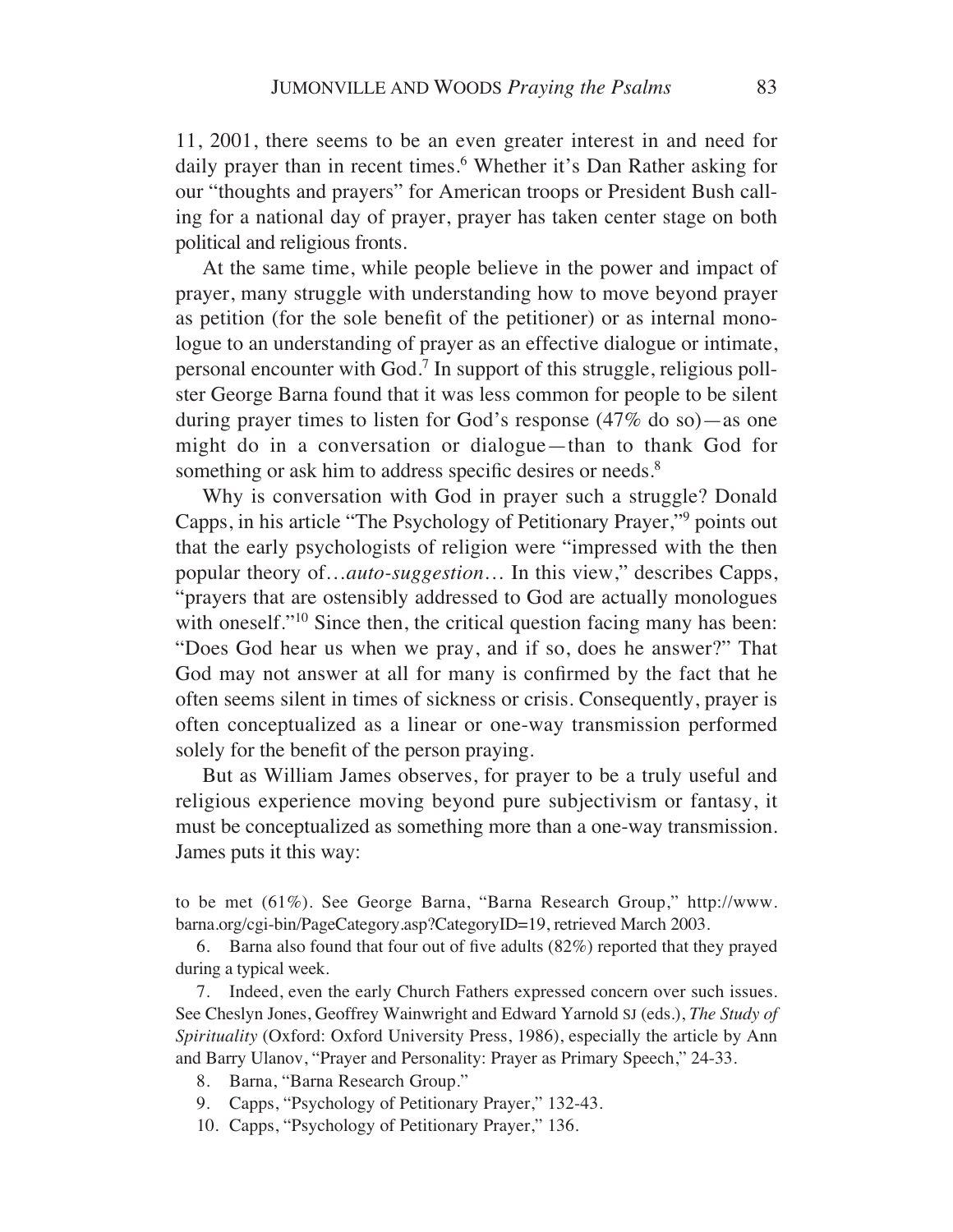If (prayer) be not effective; if it be not a give and take relation; if nothing be really transacted while it lasts; if the world is no whit different for its having taken place; then prayer…is of course illusory, and religion must on the whole be classed, not simply as containing elements of delusion…but as being rooted in delusion altogether, just as the materialists and atheists have always said it was. $11$ 

Finnish philosopher of religion, Antti Alhonsaari, has rejected all dialogical paradigms of prayer because, as he maintains, there is no way for us to ascertain whether God has heard us. "The dialogical circle is incomplete," explains Capps, "and *true* communication has failed to take place."12 Accordingly, for Capps, prayer that is true or authentic communication demands verifiable closure of some kind. French theologian, Jacques Ellul, also criticizes the understanding of prayer as discourse: "inasmuch as the partner is beyond our grasp and incomprehensible, (prayer) can indeed exist, but it is not communication… The latter presupposes that the two poles of the communication are defined."13 Ellul requires a paradigm that addresses both ontological and epistemological concerns if prayer is to move beyond mere auto-suggestion, monologue or transmission to authentic discourse.

In response to the challenges just noted, and in an effort to illuminate how prayer can better be conceptualized as a "give-and-take relation" between the human and divine, both ontologically and epistemologically, we seek to apply a role-taking theory to the biblical Psalms.<sup>14</sup> We presume that all prayer in one form or another is communication—whether conceived of as communication with self (intrapersonal communication) or psychological projection, or with another (interpersonal communication), or in the corporate context (group or public communication). Within this setting, role-taking (or co-orientation) theory may be applied to the Psalms as a way to help move one beyond an understanding of prayer as intrapersonal to prayer as an interpersonal, two-way exchange

11. William James, *The Varieties of Religious Experience* (New York: Collier Macmillan, 1961), 362.

12. Antti Alhonsaari, *Prayer: An Analysis of Theological Terminology* (Helsinki: Kirjapaino Tarmo, 1973), cited in Capps, "Psychology of Petitionary Prayer," 136.

13. Jacques Ellul, *Prayer and Modern Man* (trans. E. Hopkin; New York: Seabury Press, 1970), 59.

14. Capps, in "Psychology of Petitionary Prayer," applied role-taking theory to the field of pastoral counseling. His use of role-taking in prayer was for therapeutic purposes. Our application of role-taking theory to the Psalms is an extension of Capps's original work.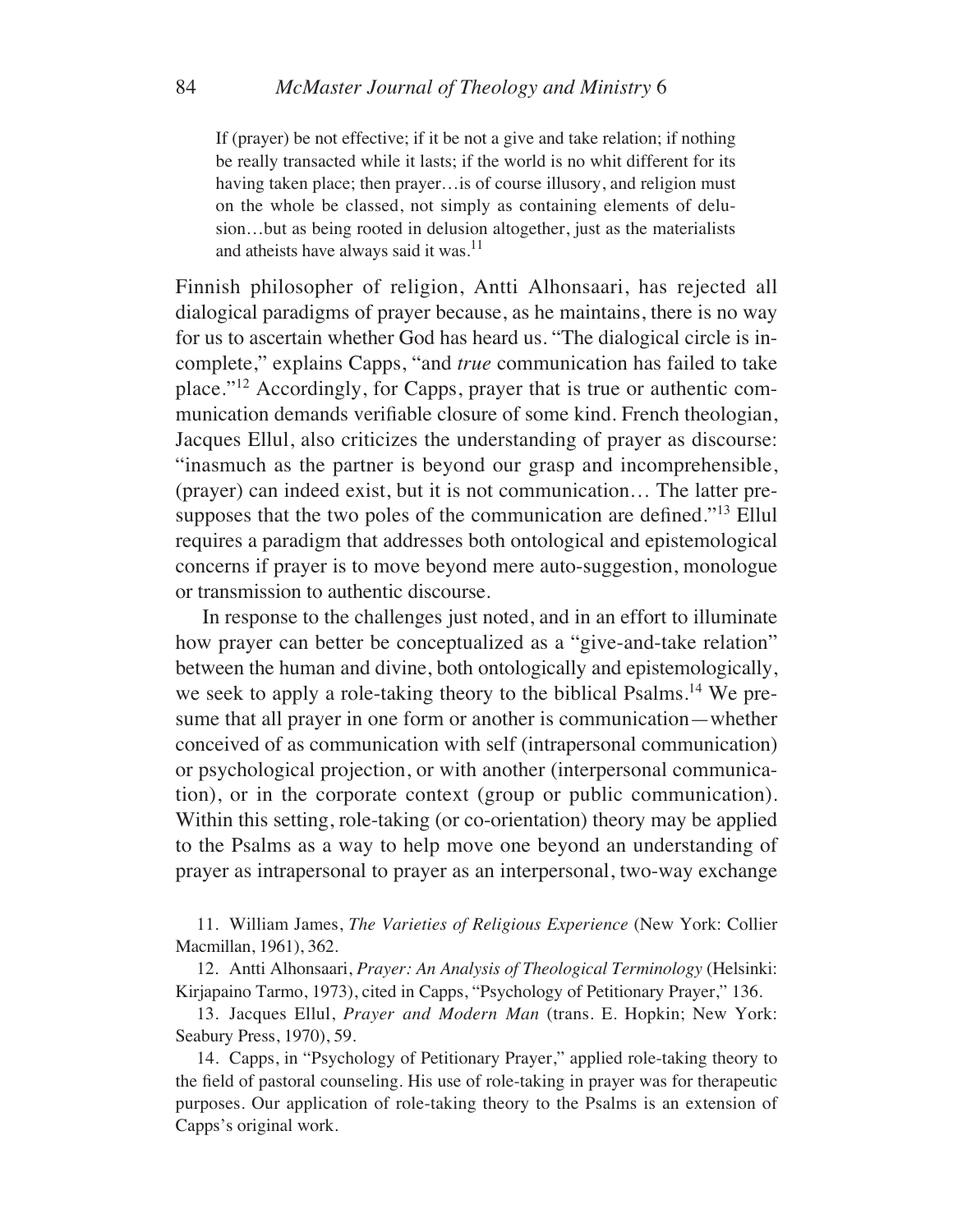consistent with William James's notion of "prayerful communion."15 As presented here, what eventually emerges from a critical analysis of the laments, penitential and storytelling Psalms is the idea of prayer as ritual and *communio* (versus one-way, linear transmission),<sup>16</sup> that is, prayer as an authentic conversation with God that benefits both individual and community. Moreover, a role-taking theory provides a theoretical foundation for prayer that bridges the gap between theories that describe prayer as irresponsible subjectivism and theories that view prayer as dialogue with the divine.<sup>17</sup> As such, it draws on key presuppositions and practices inherent in Martin Buber's dialogic and Mikhail Bakhtin's discourse theory.

Before applying the role-taking theory to the Psalms, it will first be necessary to examine briefly some of the modern psychological and theological interpretations of prayer so that by way of contrast the advantages of a role-taking model can be delineated. In the process, the authors will trace the roots and depict the negative influence of Enlightenment rationalism on modern conceptions of prayer that reject dialogic or discourse models. Next, the question of how the role-taking theory applies specifically to the Psalms will be addressed. Before closing, the practical implications of the role-taking approach will be considered for the church's own appropriation of the Psalms in prayer.

15. This notion is discussed in greater detail below.

16. Daniel Czitrom explains how community (communion) is derived from the Latin *communis*: *cum*, which means "with or together with," and *unio*, which means unity, or coming together. The word communication shares the same Latin root, which suggests common participation or "to make things common." The meaning of communication was extended sometime in the late 17th century to include the "imparting, conveying, or exchanging of information and materials," which was broad enough to include roads, canals and railroads. The "ambiguity between the two poles of meaning, between communication as a mutual process or sharing and communication as a one–way or private transmission, remained unresolved." See Daniel J. Czitrom, *Media and the American Mind: From Morse to McLuhan* (Chapel Hill. NC: University of North Carolina Press, 1982), 10-11.

17. See Clifford G. Christians, "Dialogic Communication Theory and Cultural Studies," in Norman Denzin (ed.), *Studies in Symbolic Interaction* (Greenwich, CN: JAI Press, 1988), IX, 3-31 (30-31), who writes that in order "to explain communication, or prayer, is necessarily to posit, however implicitly, 'an image of…human nature."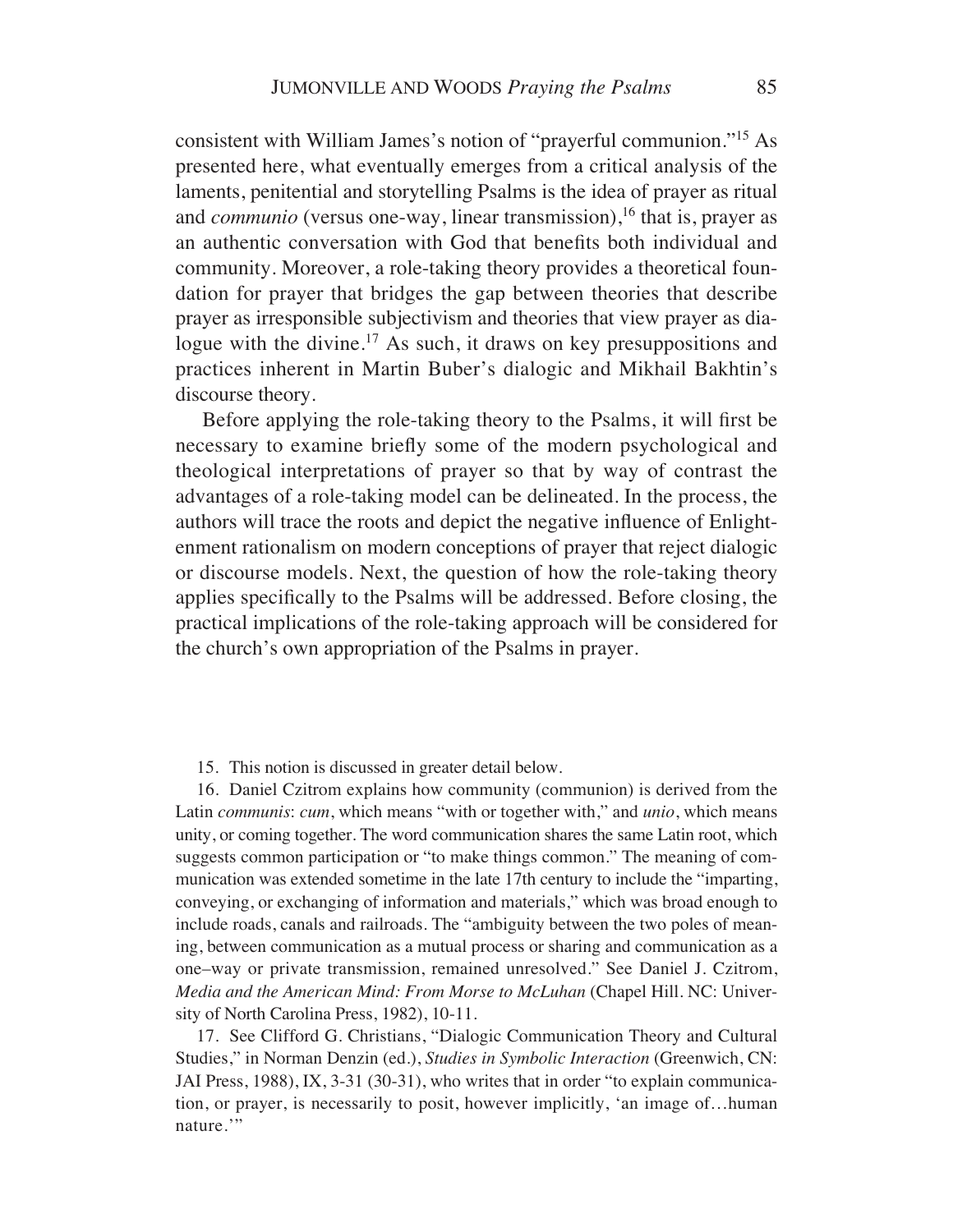#### *Prayer in Modern Psychology and Theology*

In the Psychology of Religion Movement of the late nineteenth and early twentieth centuries, three paradigms of prayer are discernible: prayer as human projection, prayer as submission to the divine will and prayer as a mystical, psychological communion with God. The first two of these views have their roots in eighteenth- and nineteenth-century Enlightenment philosophy and theology. Perry Lefevre summarizes them in a nutshell:

Kant and Schleiermacher interpreted prayer as the human means of cultivating the disposition to moral obedience or bringing of one's whole life into positive relationship with the Kingdom of God and held that prayer, while it might change the one who prayed, could not change or influence God's action. Ludwig Feuerbach (1804–1872) carried this theme further. Prayer could not influence God or God's action—not because of the nature of God, but because what religious people called God is simply a projection of their own humanity.<sup>18</sup>

Feuerbach takes anthropological theology to its extreme. Consistent with the Enlightenment "doctrine" of individual autonomy, made possible by the Enlightenment's subject/object, fact/value split, humans become the center of their naturalistic universe. "The ego attains consciousness of the world through the consciousness of the Thou," writes Feuerbach. "Thus man is the God of man. That he exists at all he has to thank nature, that he is man, he has to thank man."19 When persons pray, then, in Feuerbach's view, they objectify something that is within themselves, setting it up as the "other," the "Thou."20 Prayer, in this case, is merely "dialogue" with oneself, better understood as *intra*personal communication. Yet, even though this means that religious men and women often partake of something illusory, "it does not render either religion or prayer meaningless or unimportant. It simply points to what their real meaning is."<sup>21</sup>

18. Perry LeFevre, *Understandings of Prayer* (Philadelphia: Westminster Press, 1981), 17-18.

19. Cited from Barth's "Introductory Essay" to Ludwig Feuerbach, *The Essence of Christianity* (trans. G. Eliot; New York: Harper & Row, 1957), xiv; cf. 120-25.

20. Although his understanding of "Thou" differs significantly from Buber's understanding, as explained later.

21. LeFevre, *Understandings of Prayer*, 18.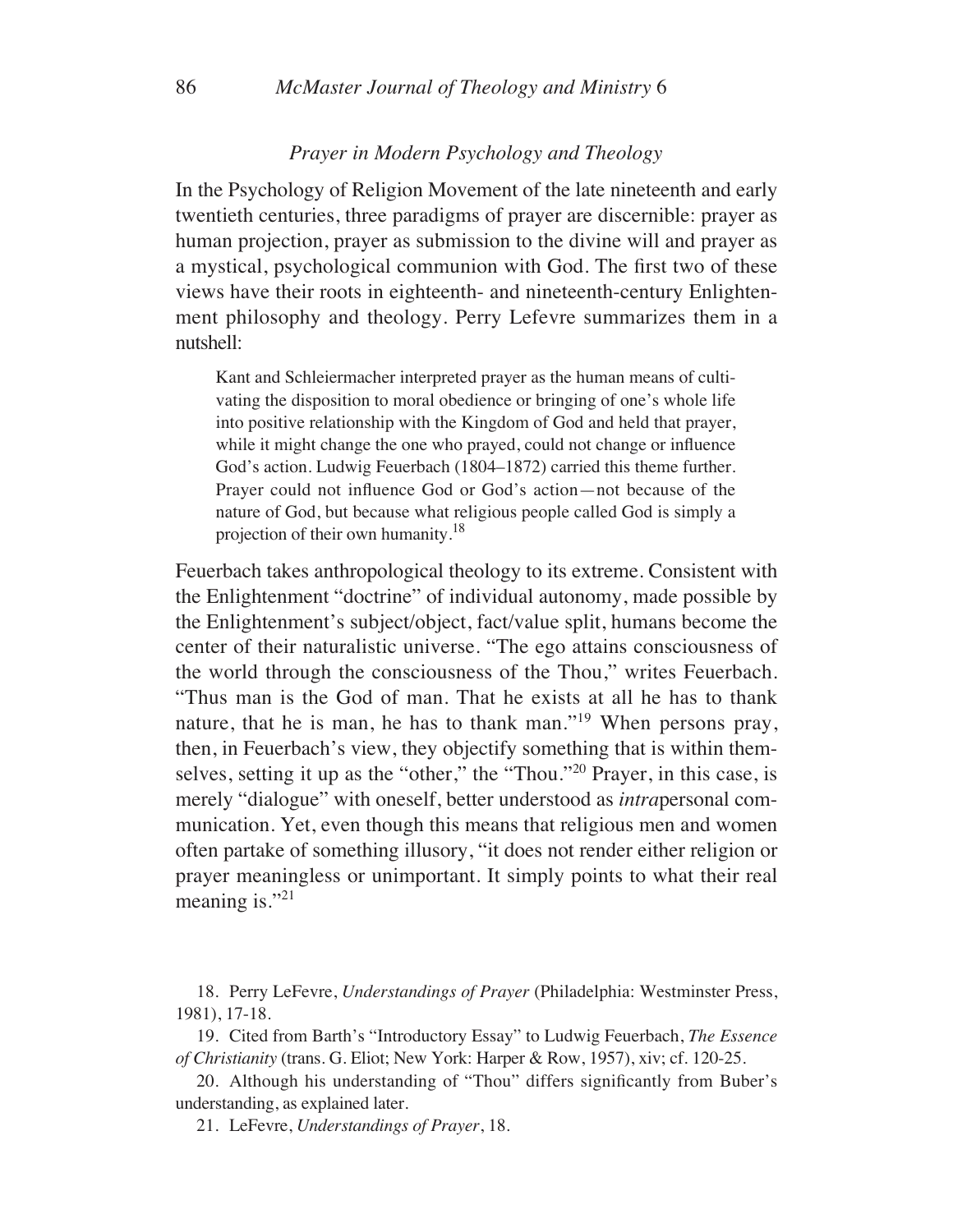As hinted above, Feuerbach's anthropology is a direct reflection of Enlightenment thinking and its powerful influence on theology.22 Enlightenment philosophers, as an outgrowth of the scientific and Newtonian revolutions, believed that the universe and human reality were both governed by natural, immutable laws discovered by reason. This transition from medieval to modern science is seen in the work of Galileo Galilei (1564–1642). Galileo's bifurcation of reality into two compartments—primary matter, comprised of motion, mass and mathematics, and secondary matter, comprised of metaphysical, supernatural, values and meaning—allowed the notions of value and meaning to "shrivel away," according to Lewis Mumford.<sup>23</sup> In the process, he separated the qualitative as incapable of quantitative certainty. Newton's significant work, *Principia Mathematica* (1687), eventually helped to raise this mechanistic worldview to an axiomatic existence. Natural laws, discoverable by reason, were systematically applied to political science, economics and, with the foundation laid by such thinkers as Rene Descarte, to human beings and their (religious) experiences.

For Descarte, Galileo's primary and secondary become a material and spiritual dualism. Human beings (and the study thereof) were removed entirely from the spiritual. As evidenced by Feuerbach's anthropological theology of prayer introduced above, naturalistic explanations replace supernatural explanations of human religious experiences. The emphasis is now on body and mind versus body, mind and spirit. In the Cartesian framework, what reigns supreme is human rationality expressed by Descarte's famous dictum, *cogito ergo sum*. Accordingly, genuine knowledge must be constructed in a linear fashion, as cognitively clean as Newtonian mathematics. From Descarte's foundations in *Discourse on Method* and *Rules for the Direction of the Mind* we get

22. As Marvin Harris, *The Rise of Anthropological Theory: A History of Theories of Culture* (New York: T.Y. Crowell, 1968), 8-52 (8), argues: "all that is new in anthropological theory begins with the Enlightenment… The issues of sociocultural inquiry brought forth during the Enlightenment embrace most of the themes that serve either as the foundation of contemporary theory or as the basic frame of reference in terms of which modern sociocultural research is still being carried out."

23. According to Lewis Mumford, *Pentagon of Power: The Myth of the Machine* (San Diego: Harcourt Brace, 1970), II, 57-76, as cited in Christians, "Dialogic Communication Theory," it was his bifurcation of nature into two compartments, commonly referred to as primary (matter, motion, mass, mathematics) and secondary (metaphysical, supernatural, values, meaning) that allowed the notions of value and meaning to shrivel away.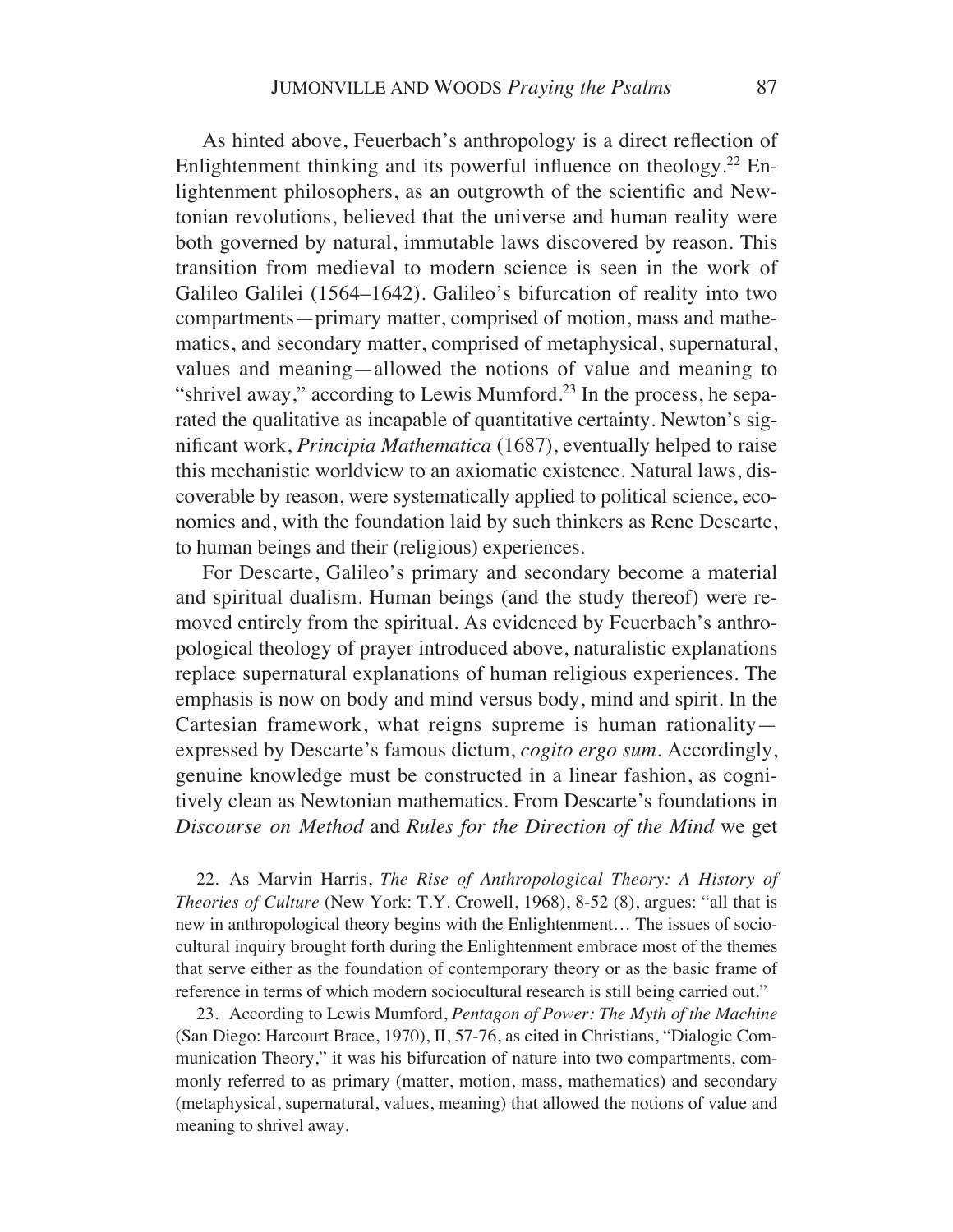the scientific method and the notion that one could demonstrate the truth only of that which one could measure. The extension of Descarte's philosophy was a natural theology where by reason alone man could accept the existence of God and the soul. What this meant for the "spirit world" becomes clear: the object of prayer, God, could not be verified through measurement; therefore, anything called prayer was, by definition, illusory.

In Sigmund Freud's conception of religious experience we see further evidence of Cartesian dualism. While Freud did not deal specifically with the issue of prayer, his understanding of religion had an implicit effect on modern conceptions of prayer that run contrary to the idea of prayer as dialogue as understood within the context of roletaking theory. Freud strengthened the notion of religion as human projection, as beyond verifiability, within the secondary realm of matter. According to Hans Kung, Freud stressed that: "Religious ideas are 'not precipitates of experiences or end results of our thinking,' but 'illusions, fulfillments of the oldest, strongest and most urgent wishes of mankind.' The secret of their strength lies in the strength of those wishes."<sup>24</sup> Kung goes on to explain that these wishes are those of "the childishly helpless human being for protection from life's perils, for the fulfillment of justice in this unjust society, for the prolongation of earthly existence in a future life for knowledge of the origin of the world, of the relationship between the corporeal and the mental."25

The human desires for what is not are thus objectified and set up as what is. Freud's projection argument is clearly dependent upon Feuerbach's Enlightenment-based naturalistic theology: "The unclear, inner perception of one's own physical apparatus stimulates thought illusions that are naturally projected outward and—characteristically—into the future and into a hereafter."26

24. Hans Kung, *Does God Exist?* (trans. E. Quinn; New York: Vintage Books, 1981), 282-83.

25. Kung, *Does God Exist?*, 282-83.

26. Kung, *Does God Exist?*, 283. However, like Feuerbach, Freud need not be interpreted as altogether hostile toward religion. On the one hand, he classes religions of humankind as "mass-delusion," but on the other hand, he asserts: "life, as we find it, is too hard for us; it brings us too many pains, disappointments and impossible tasks. In order to bear it we cannot dispense with palliative measures." See Sigmund Freud, *Civilization and Its Discontents* (trans. J. Strachey; New York: W.W. Norton, 1961), 30-31. Religion, in Freud's view, is hence a "necessary delusion."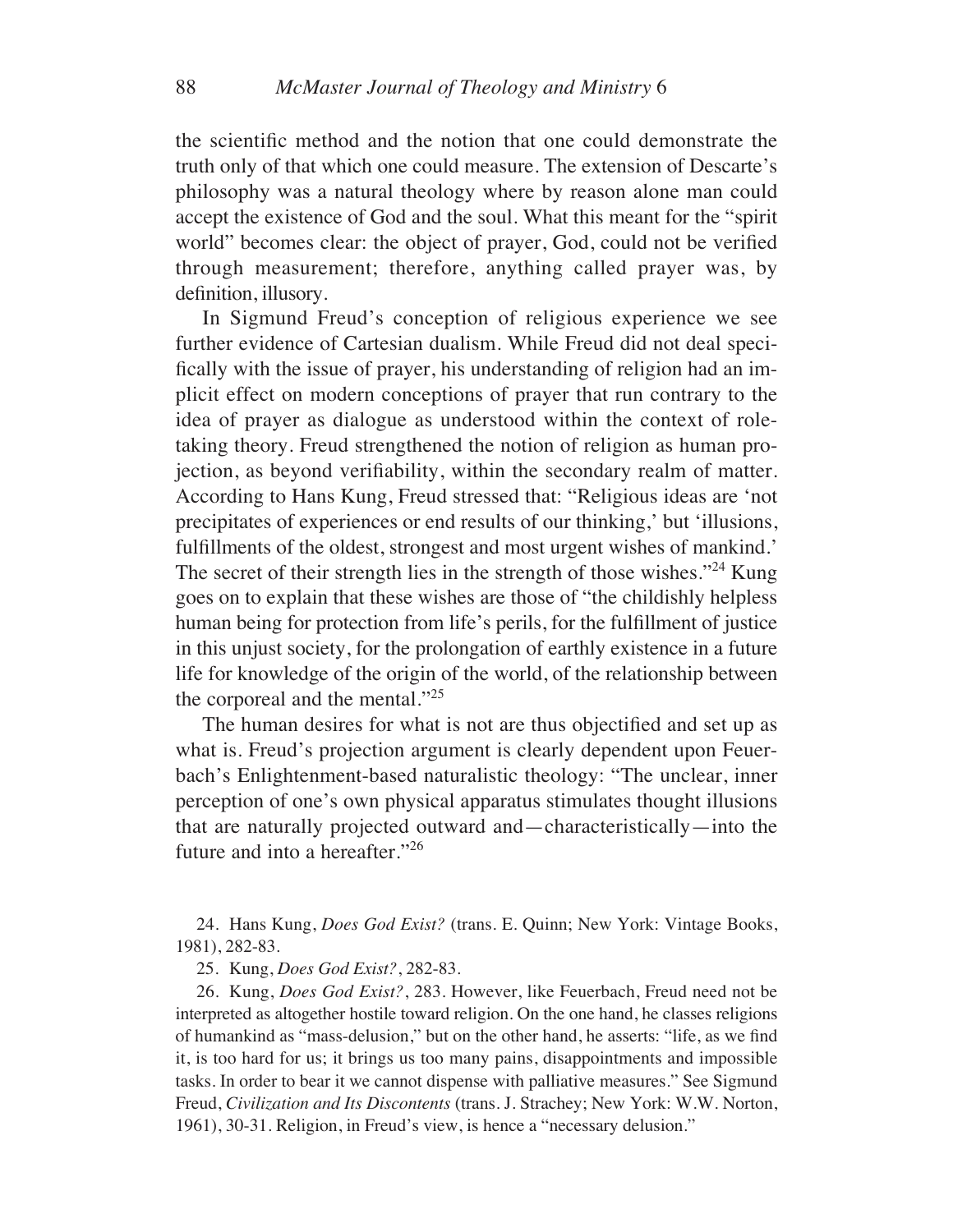The second view of prayer that has greatly affected Psychology of Religion declares that God's action is not changed or influenced when one prays: instead, the one who prays is changed. This position rests on the idealistic philosophy of  $Kant<sup>27</sup>$  who said that one could not know God or the soul since they belonged to the world of *noumena*, and the experiential religion of Schleiermacher, who made one's subjective feelings or emotions the element out of which religious experience develops.28 If we cannot bend the divine will, if we cannot alter the unalterable, Schleiermacher argued, then nothing is left to us "but to bring our will into accord with His."<sup>29</sup> In contrast to theories of projection, which concentrate on the object of prayer (the Thou being only an objectification of ourselves), the preoccupation with the question "Whose will is changed?" shifts the emphasis to the effects of prayer. God as a partner in the dialogue is presupposed; now the essential arena of discussion is how the conversation takes place.

There are two different lines of thought that have developed in connection with "will theories." The first maintains positively that prayer

27. Kant's idealistic philosophy, combined with Schleiermacher, Hegel and Ritschl, created a philosophic background favorable to critical approach to the Bible. Kant accepted Locke's emphasis on sensation and Descarte's stress on reason as the keys to knowledge concerning nature; said man can't know God or the soul, both of which he classed as data of the world of "noumena" by senses or reason. Human beings couldn't know the world of noumena, thus, no place for historical and objective revelation of God in the Bible, which was a human-made book of history subject to historical criticism, no place for Christ. Human beings, with their free will and immanent sense of what is right, become the creator of a religion in which they develop the morality inherent in themselves.

28. Schleiermacher made feelings or emotions (German: *Gefühl*) the element out of which religious experience develops. He was trained in Moravian schools, in "The Christian Faith," where religion was presented not as a set of beliefs and obligations based on authority of the church but as the result of a human being's feelings of absolute dependence in a majestic universe. Moreover, Christianity brings the human being into harmony with God as humans passively realized their dependence. Religion becomes a mere subjective apprehension of Christ, who reconciles human beings to the Absolute. They are freed from dependence on an ahistorical revelation of the will of God and need only to cultivate the feeling of dependence on God in Christ to enjoy a satisfactory religious experience. The essence of religion is subjectivity, for Schleiermacher, which is why he is referred to as the Father of Modern Theology.

29. LeFevre, *Understandings of Prayer*, 16.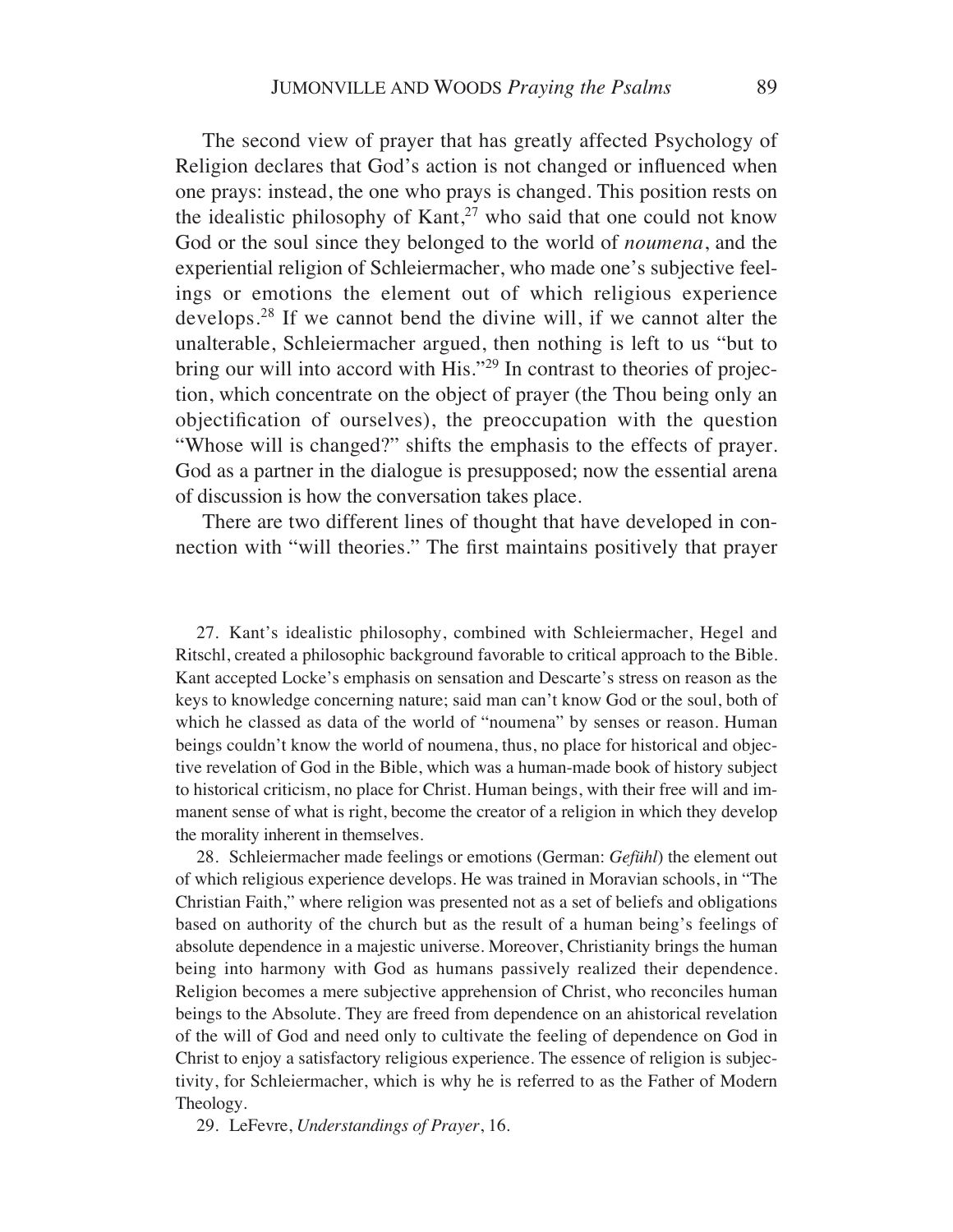affects our ability to receive religious insights and power. William James describes the major features of this view:

By cultivating the continuous sense of our connection with the power that made things as they are, we are tempered more towardly for their reception… We meet a new world when we meet the old world in the spirit which this kind of prayer infuses… Such a spirit was that of Marcus Aurelius and Epictetus. It is that of mind-curers, of the transcendentalists, and of the so-called "liberal" Christians.<sup>30</sup>

This perspective of prayer is intimately related to Schleiermacher's focus on the "religious sentiment." Therefore, it is not surprising that the socalled "liberal" Christians—inspired as they were by Schleiermacher should describe prayer from the perspective of a person's disposition towards the inward effects of prayer. Prayer is, in this regard, a subjective attitude, as can be seen in this statement by Harry Emerson Fosdick: Prayer is "fulfilling inward conditions of attitude and receptivity, and getting appropriate results in heightened insight, stability, peace and self-control."31

The Jamesians were a second group of thinkers who analyzed prayer in terms of the conflict between the human and divine wills. The major problem for James and his colleagues, however, had to do with petitionary prayer. Prayers do not bend God's will, they argued; rather, "petitionary prayer is only effective in activating and altering the will of the petitioner."32 This is very similar to the first position described above. Both of these views assert that God's will is not changed by prayer. However, there are several subtle differences. First, the model of prayer above, which is sometimes associated with "liberalism," interprets prayer in general in terms of its subjective effect. In contrast, James makes a distinction between petitionary prayer and other types of prayer: "petitional prayer is only one department of prayer; and if we take the word in the wider sense as meaning every kind of inward communion or conversation with the power recognized as divine, we can easily see that scientific criticism leaves it untouched."33

For James, then, the discussion of prayer's subjective effect is primarily used to address the problem of petitionary prayer and the

30. James, *Varieties of Religious Experience*, 368-69.

31. Cited by John Maquarrie, *Twentieth Century Religious Thought* (New York: Charles Scribner's Sons, rev. edn, 1963), 189.

32. Capps, "Psychology of Petitionary Prayer", 132-43.

33. James, *Varieties of Religious Experience*, 361.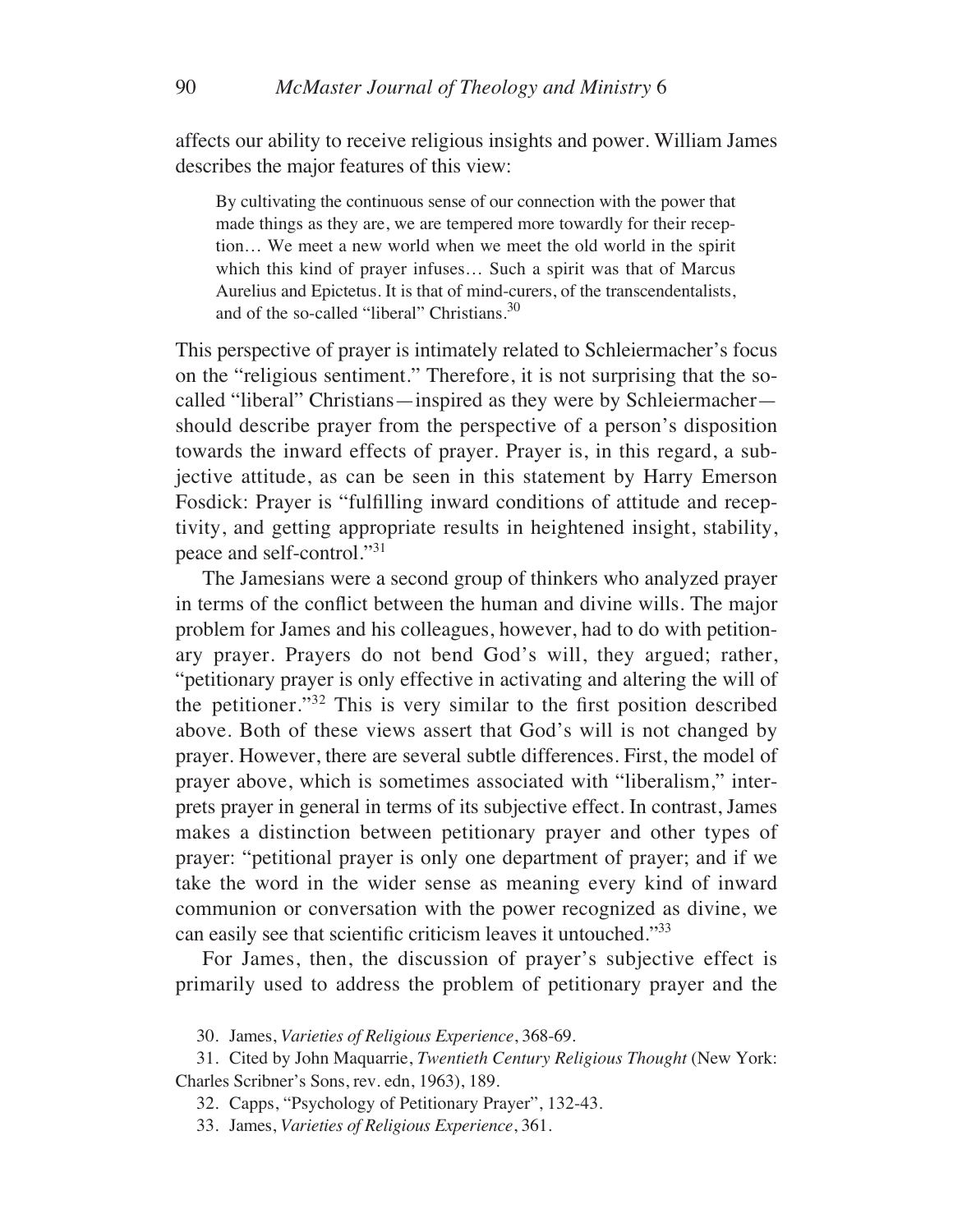divine will. Another difference between the two approaches is that while the first model is a practical one, employing prayer as a means of cultivating the inner religious disposition, James is much more interested in providing a theoretical foundation for prayer (in fact, James acknowledged that he himself did not pray).

Finally, and most importantly, James suggests the third view of prayer, that is, that certain kinds of "prayerful communion" have causes that are not merely subjective: "The appearance is that in this phenomenon something ideal, which in one sense is part of ourselves and in another sense is not ourselves, actually exerts an influence, raises our center of personal energy, and produces regenerative effects unattainable in other ways."34 James speaks of God affecting individuals through "certain kinds of incursion from the subconscious region," having access through the "openness of the subliminal door." In this way James advocates a type of mystical, psychological "communion," which anthropological theories of prayer based in Enlightenment thinking lack.

Now that anti-dialogical models of prayer have been explored, and their philosophical and theological foundations set forth, it remains to be seen whether a role-taking theory of prayer can shed light on human communication *with* God and on the equally enigmatic nature of the divine response in our history. Moreover, it remains to be seen whether role-taking theory—as first used by Capps in the pastoral counseling setting—can bring "verifiable closure" to the communication process or whether it can sufficiently, or better, define the "two poles of communication." For if role-taking theory is to add anything to the discussion, it must explain how prayer can connect the individual ("I") to the transcendent ("Thou"), while at the same time being firmly planted in the everyday human life world.

## *Role-Taking Theory and Biblical Prayer— Foundation for Prayer as Dialogue*

Role-taking occurs when a person puts her or himself in the position of another to the extent that she or he can anticipate how the other will respond. There are ample illustrations of role-taking in everyday life. For example, in a marriage relationship a spouse sometimes knows how his or her mate will respond to a given situation before the situation even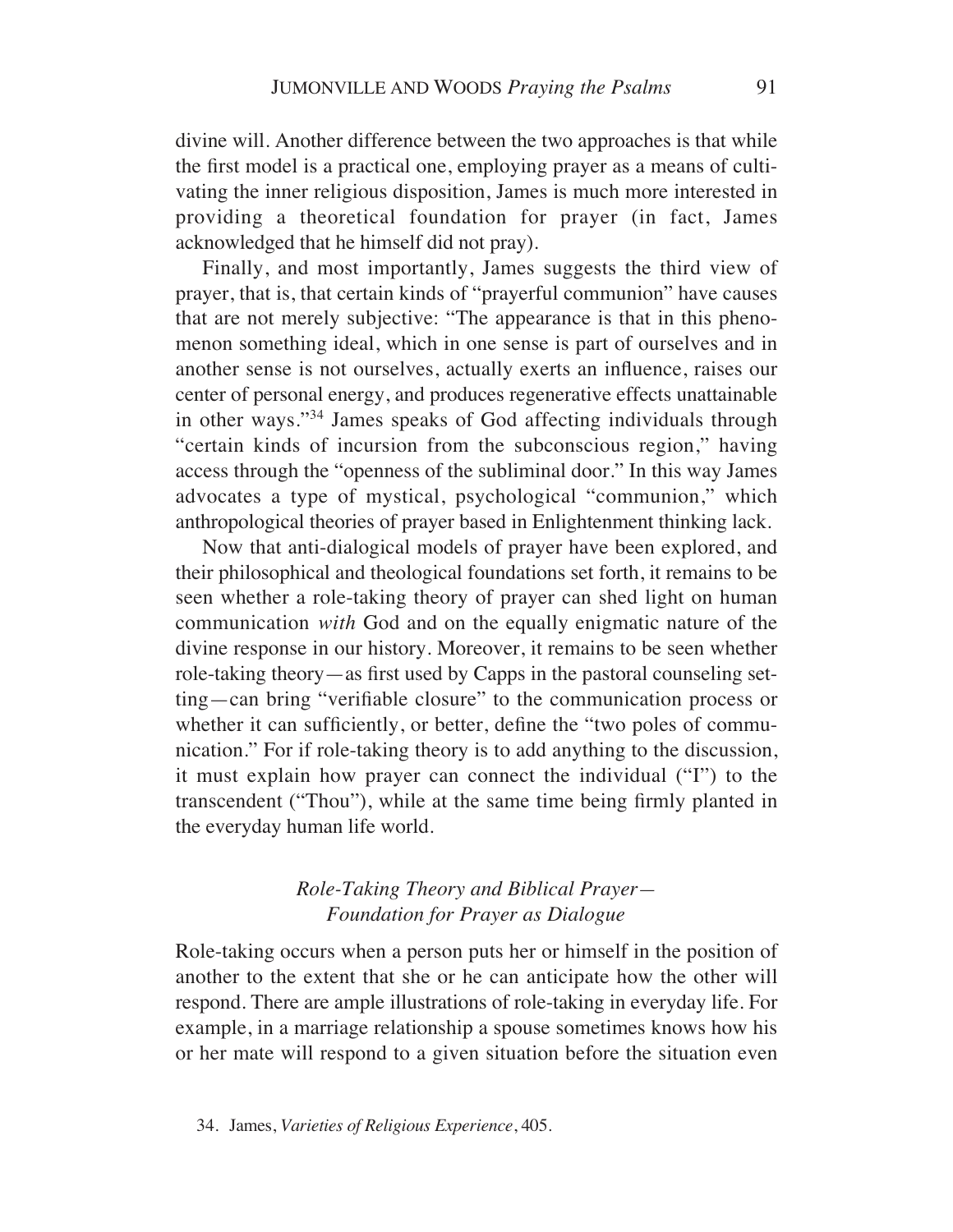occurs. The husband might "know" that his wife, if offered the new job, will not want to move to Chicago, or the wife may not need to ask her husband if he would like to spend some time alone away from the kids. Role-taking transpires when a person is able to consider a certain subject or situation from the vantage point of another, and so, effectively put him or herself in the other's place. In this way, role-playing mimics the idea of empathic understanding made popular by modern psychotherapeutic approaches.35

In Scripture, in Christian tradition and in the weekly life of every church, there are figures with whom the religious person identifies. Sometimes, when faced with a decision or a crisis, the believer will compare his or her predicament with a situation in the life of Abraham, Sarah, or King David, Luther, Wesley, or Julian of Norwich, or perhaps even a pastor or present-day Christian leader. However, as Capps writes,

Merely the attempt to emulate certain traits or qualities of this figure is not, strictly speaking, role-taking. But when the identification involves putting oneself in the same *situation* as this figure, in order to anticipate how this figure would respond to the situation in which one currently finds oneself, this is role-taking.<sup>36</sup>

As hinted above, a certain amount of empathizing takes place within the one who role-takes. But instead of projecting our own inner selves onto the other in order to better understand him or her, we objectify the situation of the other, creating a mirror for our own circumstance. As such, this first phase of the role-taking approach to religious experience embodies the counter-Enlightenment thinking of Giambatissta Vico and Dilthey who sought to restore the expressivist dimension to the concept of human nature and (dialogic) communication. Vico and his contemporaries redefined science not as examination of external events, but as the power of imagination to give us an inside perspective. From this understanding evolved Max Weber's *verstehen* (understanding). Dilthey places *verstehen* into the context of *Erlebnis*, "to live", "lived experience." Thus, in contrast to Descarte's linear epistemology, knowledge is built

35. See, e.g., Carl R. Rogers, *On Becoming a Person: A Therapist's View of Psychotherapy* (Boston: Hougton Mifflin, 1961), whose therapeutic triad revolves around empathic understanding.

36. Donald Capps, "Suden's Role-Taking Theory: The Case of John Henry Newman and His Mentors," *Journal for the Scientific Study of Religion* 21.2 (1982), 58-70.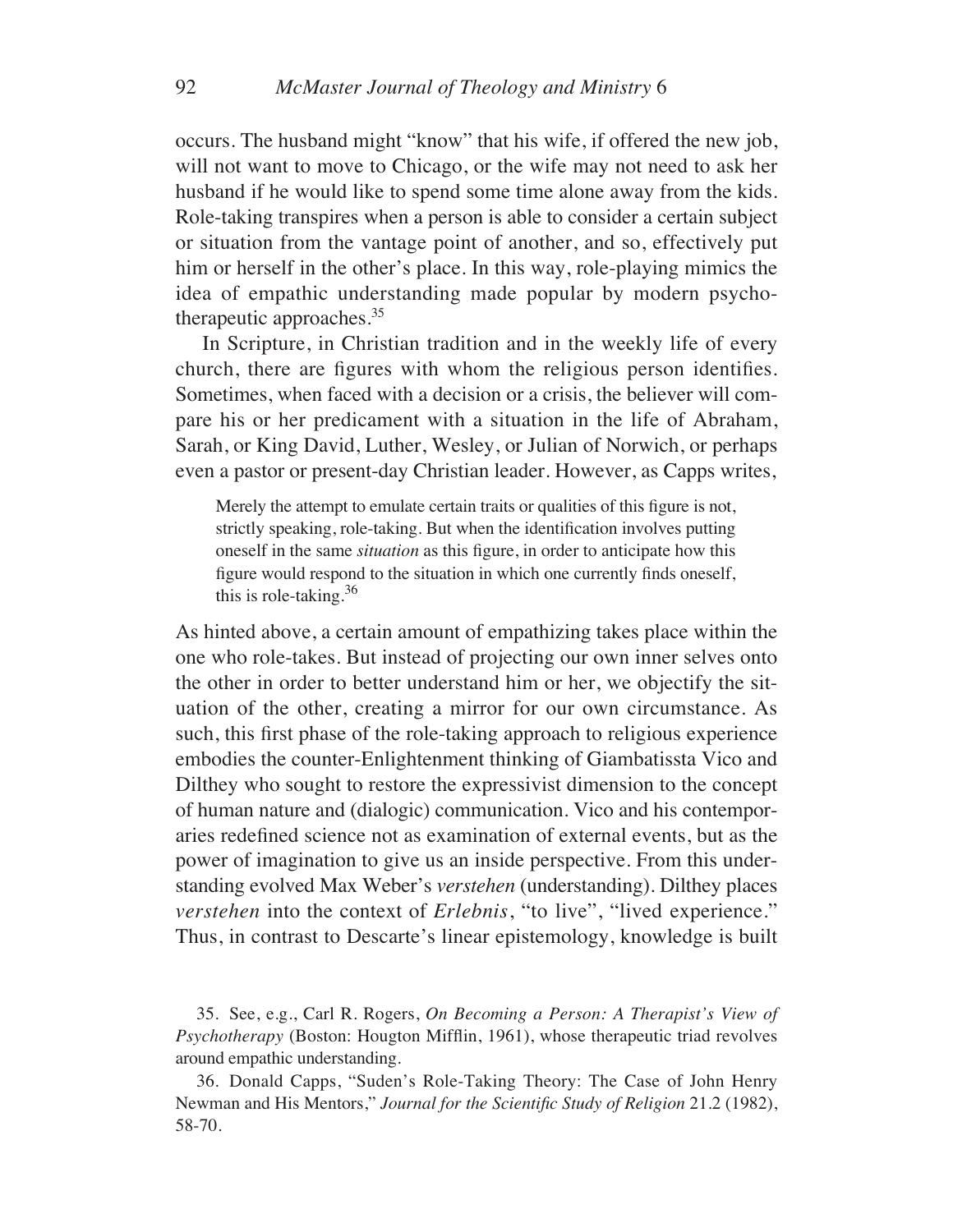from the *emic*, the inside out, understanding anchored to life itself.<sup>37</sup> The *emic*, or inside, connects the two poles of communication in the process of "encounter" or the "lived moment".

The second step in the role-taking process occurs when, as one takes the role of an individual in one's religious tradition, the role of God is taken at the same time: "That is, one anticipates that God will act in the situation one confronts as God acted in the life of the figure with whom one has identified when that figure was confronted with similar circumstances."38 In terms of how we perceive God working in the world, then, a situation can be perceptually restructured so that an individual experiences God's presence or action in his or her life. If one expects certain things to take place and they in fact do take place, one experiences "interaction" in relation to God. In terms of prayer, no verbalized speech is even a requisite. "The petitioner somehow 'knows' how God views the matter, and this knowledge or awareness is itself an 'answer' to prayer."39 A role-taking model can therefore respond to the

37. As a correction to distorted conclusions about Greek heritage that dominated Enlightenment thinking, Vico stressed intuitive knowing that extends more broadly in scope than Enlightenment rationality. His philosophy of recollective imagination challenged the doctrine of rational mind. We understand when we live deeply in the situation. This framework stands over against Enlightenment positivism that made concrete sense data the fundamental unit. While the scientific method gives law-like causal explanations that are empirically testable by objective (quantifiable means), it cannot deal with every type of reality. The study of human beings, the humanities, has another logic. The human quest for self-understanding entails that human studies differ categorically from, say, physics. We explain nature, but we understand the life of the soul; see Wilhelm Dilthey, *The Construction of the Historical World in the Human Sciences* (Collected Writings, 7; Stuttgart: Teubner, 1958), 144, as cited in Christians, "Dialogic Communication Theory." The symbolic realm is intrinsic to human beings, which alone of living creatures possess the creative mind, irrevocable ability to reconstruct, to interpret. In this perspective, communication becomes the symbolic process expressing human creativity and grounding cultural formation. Culture becomes the womb in which symbols are born. Communication becomes the catalytic agent, the driving force in cultural formation. In short, the work of such individuals as Vico and Dilthey restored the wholeness and fullness of man and moved the center of gravity back to his creativity—his expressivism—rather than reducing human beings to a thinking machine or a biological mass.

38. Capps, "Suden's Role-Taking Theory," 60.

39. See n. 4 above in regard to Wolterstorff's speech-action theory. The idea that "there are many ways of saying things other than by making sounds with one's vocal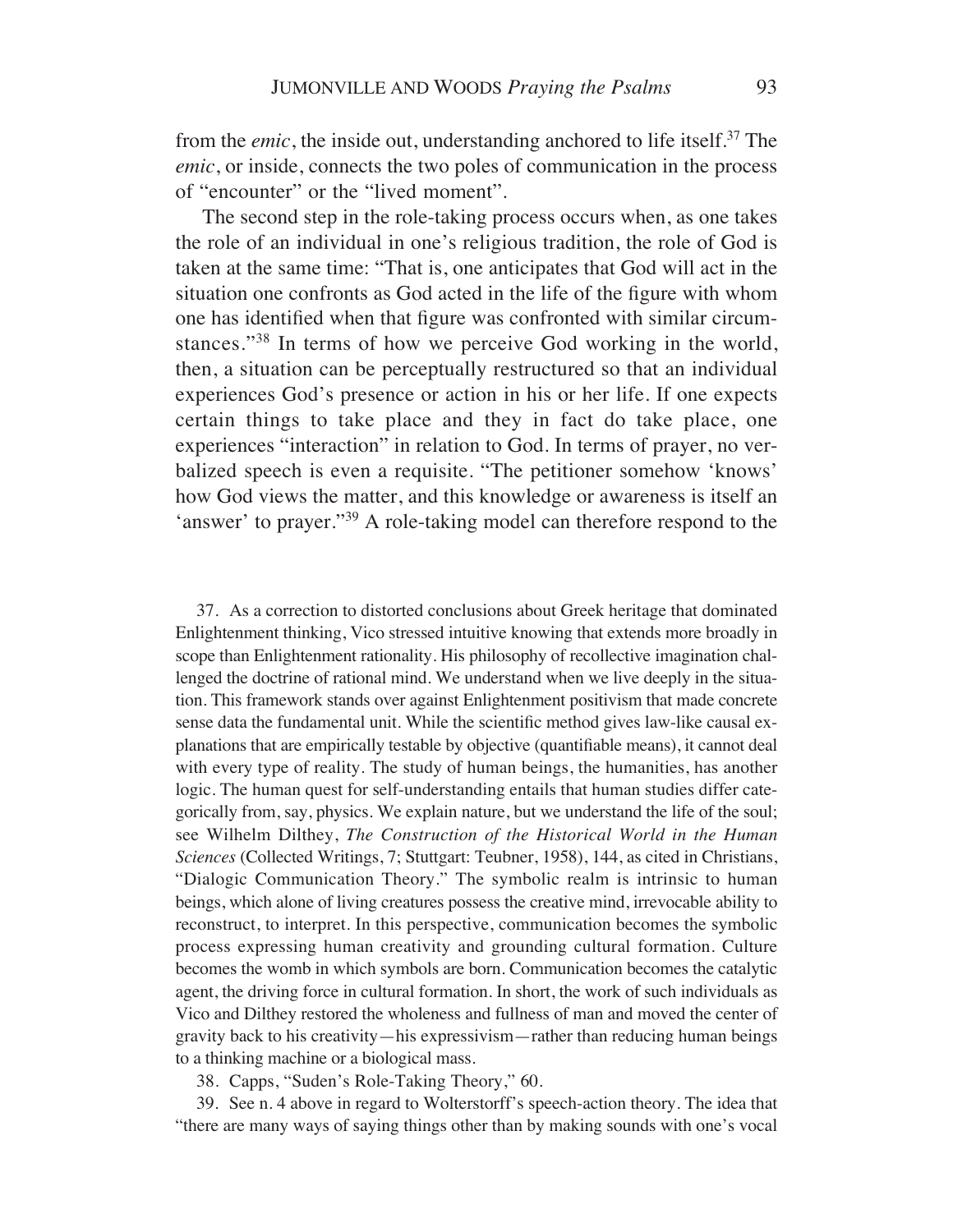charges asserting that humans have no way of ascertaining whether or not God answers their prayers. Such a model lets us conceive of prayer dialogically:

Where another individual (or the same individual on another occasion) might perceive this course of events as a natural process, this mental disposition enables an individual to hear the voice of God or feel God's presence. Thus, the effect of a "deep, sympathetic entering" into the God-role "can go to the point of exteriorizing the other."<sup>40</sup>

But "exteriorizing the other," some will object, is only a form of projection—something that remains solely as a mental disposition of the individual, void of any corresponding reality. On the other hand, it must be asserted, in response to this accusation, that the biblical understanding of prayer is confessional, as is its notion of God's presence in the midst of his people. The biblical authors do not attempt to explain God's presence in history or his response in prayer—they know this is a mystery instead, they simply assert his presence. Roland E. Murphy, in his article, "The Faith of the Psalmist," affirms that though the people of Israel understood Yahweh's presence to be a mystery, this did not prevent them from acknowledging him to be in their midst: "This is a very basic fact; they were not talking to themselves, nor did they speak 'as if' the Lord were present. His reality is simply taken for granted by them."<sup>41</sup>

Religious experience can, of course, always be called into question by a naturalistic reductionism. What appears to one as a vision of Christ can be easily disregarded by the secularist as a product of hysteria or wishfulfillment. Emil Fackenheim, in *God's Presence in History*, gives us a hypothetical situation of a modern secularist who is present at the parting of the Red Sea: "He would see what the maidservants saw—nothing less than the presence of God." Yet, "reflection would reconstruct the whole course of events. There had *appeared* to be a miraculous event; the event, however, had only *appeared* miraculous, and this appearance called for an *explanation*. There had *seemed to be* a divine Presence" (emphasis added). $42$  The person who is set on giving a naturalistic interpretation for all past and contemporary events—including their own

apparatus or inscribing marks with one's limbs" (p. 37) seems consistent with the idea that verifiability of the two poles of communication is epistemologically possible.

40. Capps, "Suden's Role-Taking Theory," 60.

41. Murphy, "Faith of the Psalmist," 202.

42. Emil Fackenheim, *God's Presence in History* (New York: New York University Press, 1970).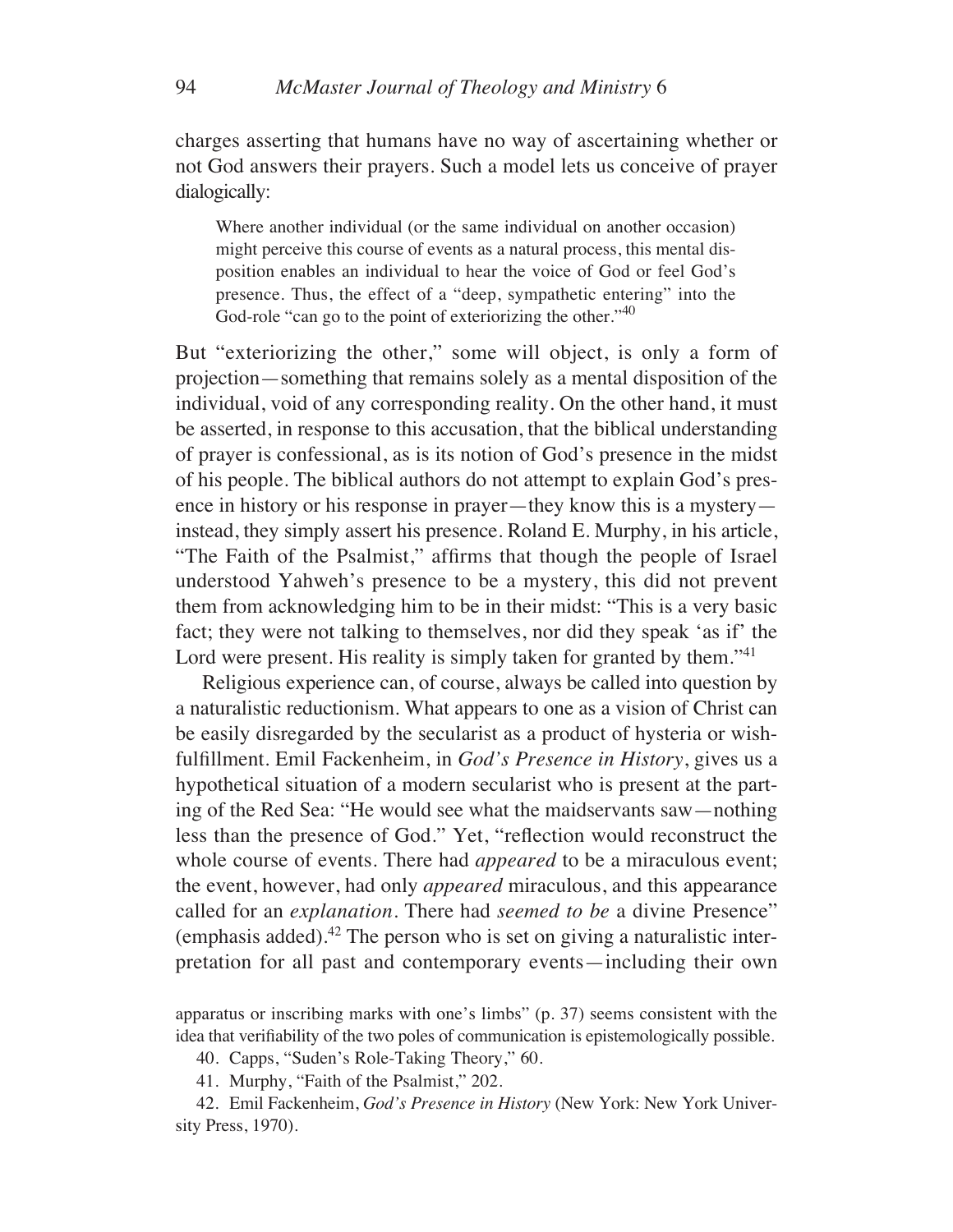experiences—will succeed. Hence, Fackenheim argues that subjectivist reductionism and Jewish faith are mutually irrefutable and irreconcilable. Naturally, the issue of God's working in the world is complicated. It involves questions such as God's transcendence and immanence, his sovereignty and human freedom, the problem of evil and other subjects that would be relevant to our present discussion. At this juncture, however, the point that needs to be stressed is this: a role-taking model of prayer is compatible with the biblical conceptions of God's presence in the world and active communication with His creation—neither struggles to explain God's presence; both serve as a witness to it.

By using role-taking theory as a means of rendering prayer more intelligible, two significant biblical motifs can be held in proper tension the community and the individual. On the one hand, role-taking focuses on the basis of prayer: the remembrance of God's past actions in the community and his promises to the community as they have been recorded in Scripture. "Prayer begins with recollection (*anamnesis*), proceeds to establish the ground for a request before making it, and states the end for which it is sought."<sup>43</sup> The traditions of the community are thus taken seriously. On the other hand, role-taking is open to the crisis in the life of the individual, and personal religious experience is thereby given attention. Consequently, co-orientation is able to express the best of both Freudian and Jamesian positions. Freud used the term "identification" to describe the capacity humans have for putting themselves in the place of someone else, for identifying with others. Children who identify with parental figures were Freud's main area of concentration. The child goes through a complex process of socialization, which includes religious socialization. It would be a mistake for any theory of prayer to ignore the enormous influence that culture and tradition have upon each individual's experience of God in prayer. A co-orientation theory not only admits the importance of these influences upon the developing religious consciousness, it also goes on to show how traditional and sociological factors function dialogically. At the same time, co-orientation is receptive to the Jamesian emphasis on religious experience. The situation that moves someone to take the role of another is personal; it is the perceptual framing of the situation that is structured within the traditional life of the community.

<sup>43.</sup> C.W.F. Smith, "Prayer," *Interpreter's Dictionary of the Bible* (Nashville: Abingdon Press, 1962), III, 867.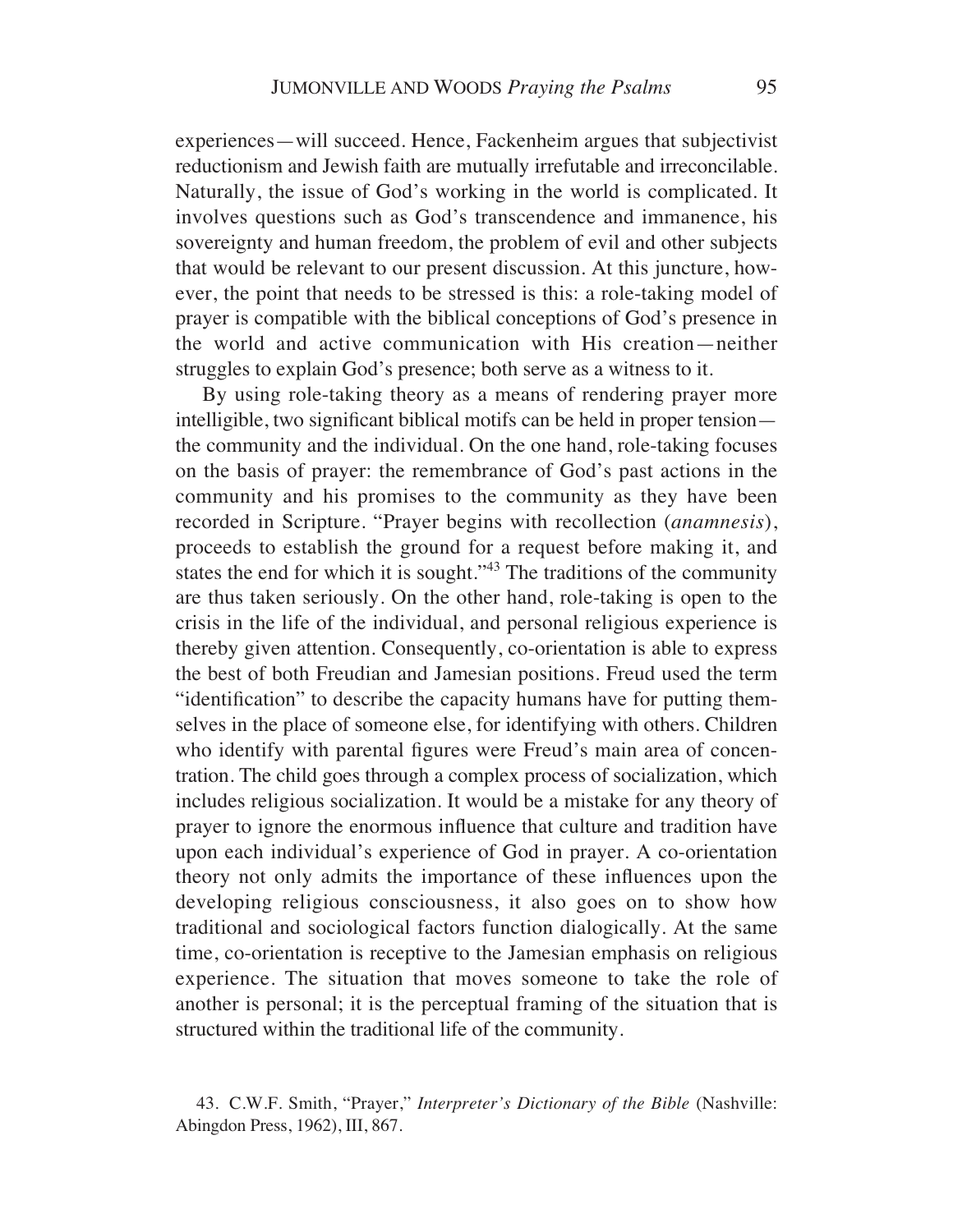Prayer "as role-taking" is not unlike the Hebrew practice of "making the past present" in worship, what Parker describes in more modern terms as a form of "ritual evocation."44 Murphy comments:

this saving God is not in the past tense. The cultic recital of his saving acts is far from an antiquarian remembrance. The original event that is recalled, whether it be the Passover (Ex. 12:1-20) or the deliverance in Egypt (Deut. 26:5-11), is *real* for the worshiper. There is a re-presentation or reenactment which wipes out time from the liturgical point of view, and the worshiper is centered on the saving act which is re-experienced.<sup>45</sup>

To remember is, therefore, to place oneself in the presence of God: to put oneself in the shoes of Moses and, at the same instant, to speak from the burning bush. It is to realize that: "here is no 'unmoved mover,' no object to be adored, no 'Ground of Being,' but that in the biblical God we find 'the Ultimate Partner who must enter the fray and be at issue along with the speaker.'"46 To "remember" is to declare that we are involved with God in a dialogue that has historical implications and that we participate with God in the making of our futures. Reenactment and role-taking both depend on the creative power of language to make present something which has already happened; and in each case a new future is anticipated in this language. Brueggemann calls this "evocative" language. For example, the Psalms of celebration he describes as essentially "promissory:"

44. "Making the past present" in Hebrew practice finds additional support in Parker's idea of "ritual evocation." Ritual evocation suggests a form of communal participation with the larger Christian community whereby listeners or viewers of messages communicated by a particular medium use those messages to help reduce feelings of isolation and anonymity in modern times. Parker's observations about the audience for the "Old Fashioned Revival Hour" radio program depict an active, goaldirected community of "electronic wanderers" for whom the entire content and format of the program is a ritual evocation of a kind of religious experience that dominated Protestant America a half-century ago: "The audience appears to consist largely of working-class Protestants whose younger days were spent in an environment with such religious overtones." Accordingly, "we may conclude from the evidence that this program also serves a purpose in satisfying the needs of this group for recognition in an urban culture" (emphasis added); see E.C. Parker, D.W. Barry and D.W. Smythe, *The Television-Radio Audience and Religion* (New York: Harper & Brothers, 1955), 391.

45. Murphy, "Faith of the Psalmist," 234.

46. Brueggemann, *Praying the Psalms*, 61.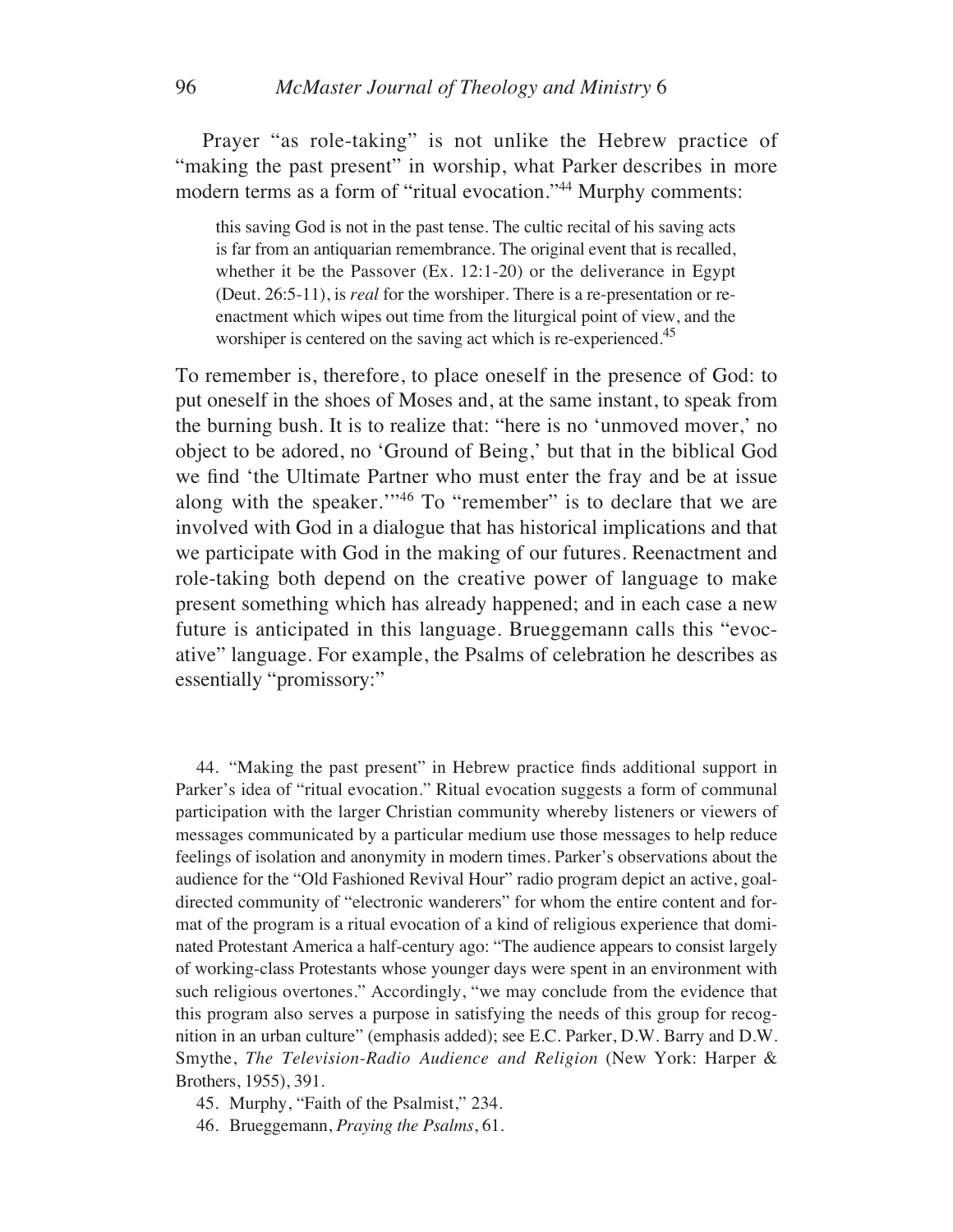It may be urged…that these statements engage in fantasy and assert things which are not "in hand." Thus, for example, the key assertion of these Psalms, "Yahweh is king," strikes one as ludicrous in our world, because most of the evidence of the newspapers suggests God is not in power… But if the words are evocative of a new reality yet to come to being, then the words have a powerful function.<sup>47</sup>

Bakhtin's views on discourse in the community are instructive here. As he observes, for instance, in the poetry of the Psalms, the authoritative word is inextricably intertwined with the sacred context framing it. The authoritative word is "indissolubly fused with its authority—with political power, an institution, a person—and it stands and falls together with that authority."48 For the psalmists, the authoritative word is lodged in the zone of sacred history in order to be retrieved and applied to the present. As Bakhtin further explains,

The authoritative word is located in a distanced zone, organically connected with a past that is felt to be hierarchically higher. It is so to speak, the word of the fathers. Its authority was acknowledged in the past. It is a prior discourse. It is therefore not a question of choosing it from among other possible discourses that are its equal.<sup>49</sup>

In Psalm 95, the psalmist quotes God quoting earlier discourse, in order to bring the authority of sacred history to bear on the present moment—namely, the psalmist's own exhortation. The priest uses the hieratic divine voice as an extension of his own monologic control of the worshipping crowd, allowing God's word to become again internally persuasive for the psalmist's generation. God does not need to be made into a subject by a visionary poet, but rather needs to be brought back into a conversation that God started and human beings believe has been interrupted.

Concepts such as "making the past" present or evocation have a significant effect on which model of communication is brought to bear on the discussion of prayer. James Carey, in contrast to linear or transmission (one-way) models of communication, which understand prayer as monologic or some form of projection, describes communication as *ritual* and as *communion* because

- 47. Brueggemann, *Praying the Psalms*, 32.
- 48. Levine, "Dialogic Discourse," 340-41.
- 49. Levine, "Dialogic Discourse," 342.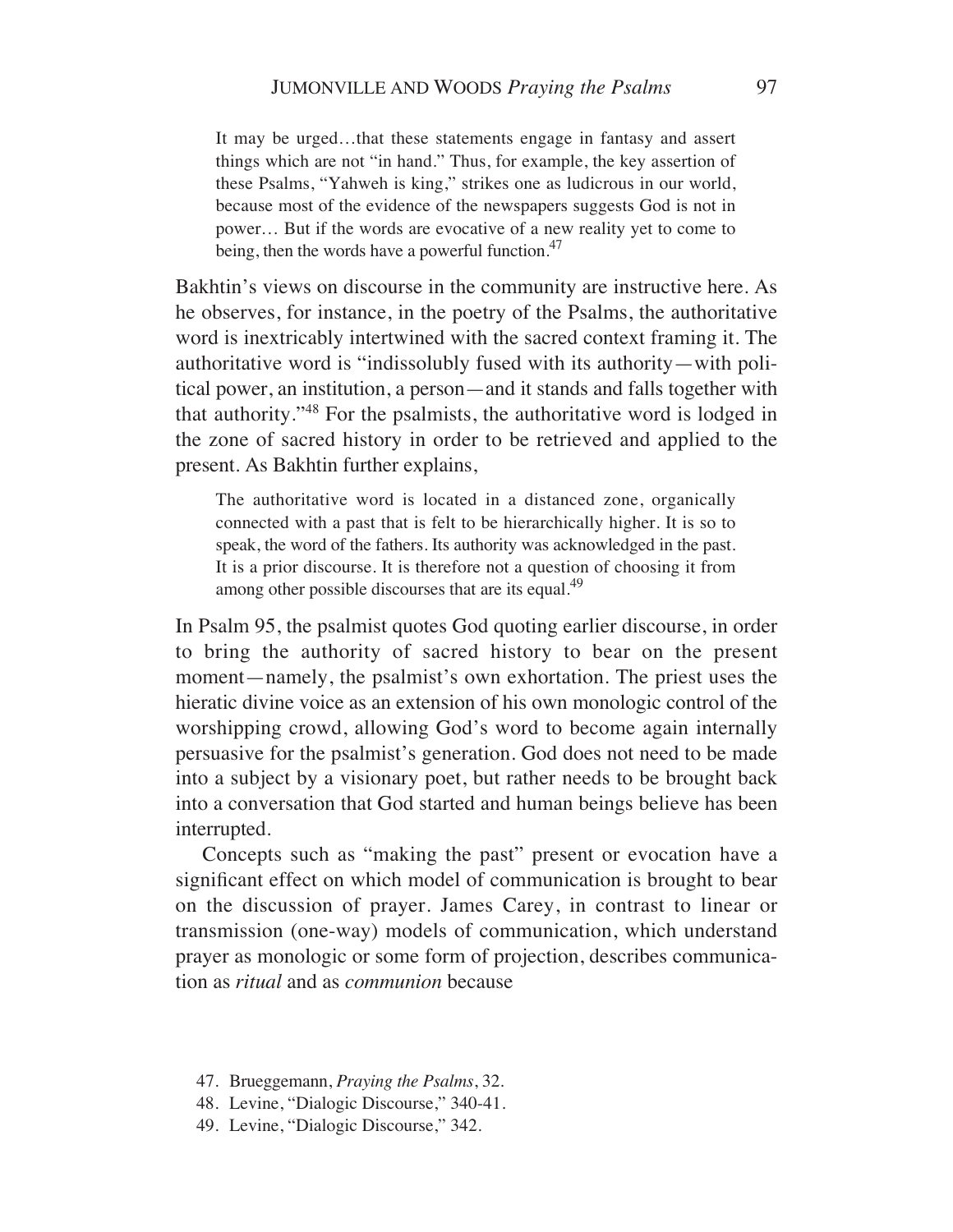it is a process through which a shared culture is created, modified and transformed… A ritual view of communication is not directed toward the extension of messages in space, but the maintenance of society in time; not the act of imparting information or influence, but the creation, representation, and celebration of shared beliefs. If a transmission view of communication centers on the extension of messages across geography for purposes of control a ritual view centers on the sacred ceremony which draws persons together in fellowship and community.<sup>50</sup>

Here, note that "fellowship" and "community" are specifically mentioned in Carey's understanding of communication. In this sense, participants in prayer reenact a ceremonial or "communalistic ritual whereby [they] critically examine and modify but also celebrate the shared beliefs [they] hold."51 Communication is not just the passing of information from petitioner to divine; instead, "it is better conceived as a re-creation of information ideas…, given a hint by way of a key symbol, slogan, or theme."52 In the process of reenacting one's faith through prayer, then, the participant comes to recognize his position and profession of faith within his web of cultural environs. The reenactment of the word through association with the past and of a reality yet to come functions as a celebrated para-communal mooring line that connects the present with the past.

In short, prayer is closely related to the promises of God. For in prayer we look back to God's word or promise, we thank him for his activity in our lives, and we anticipate his presence in the future. Moreover, by paying heed to the nature of God's promises, we are directed away from purely individualistic praying, because (1) the promises of God are given to the entire community, and (2) they are primarily concerned with God's redemptive purposes in the world.<sup>53</sup> The individual, although important, is seen in relation to the community. A roletaking or co-orientation paradigm of prayer thus draws upon a past sit-

50. James Carey, "Mass Communication Research and Cultural Studies: The American View," in J. Curan, M. Gurevitch and J. Woollacott (eds.), *Mass Communication and Society* (London: Open University Press, 1977), 412.

51. Patrick Granfield (ed.), *The Church and Communication* (Kansas City, MO: Sheed & Ward, 1994), 34-35.

52. W. Stephenson, *The Play Theory of Mass Communication* (Chicago: University of Chicago Press, 1967), 2.

53. Specific promises in the word of God are subordinate to the more overarching redemptive and relational promises of Yahweh contained in the three main covenants: Abrahamic, Mosaic and Davidic.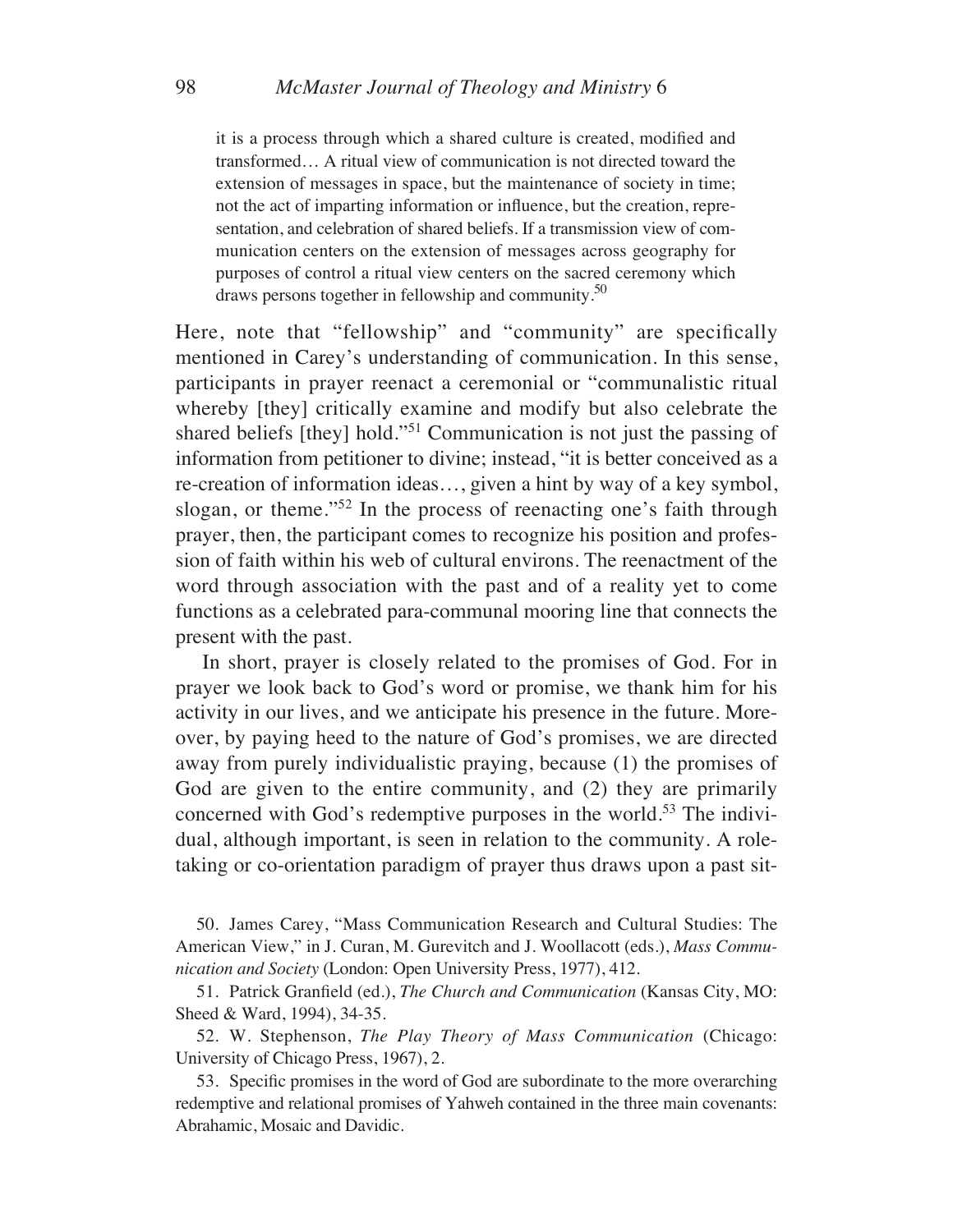uation or promise, enabling a person to anticipate the divine response in the present. Since it takes seriously the traditions of the community and the promises of God's word, it avoids any uncontrolled subjectivism. On the other hand, co-orientation still leaves room for individual religious experience.

If prayer is analyzed from the perspective of taking the role of God, the question of what is actually "transacted" in prayer is left unanswered because the "meeting has taken place within the supplicant." This religious interaction cannot be measured or weighed: just as it cannot be proven, neither can it be disproved. Nevertheless, a role-taking paradigm allows the "subliminal door" to remain open as an avenue for God's speech to us. According to James, the subconscious is one arena where human and divine communication no doubt arises. This is an important realization, for the biblical understanding of the Holy Spirit's work in prayer can be conceived of as taking place in this fashion: "the Spirit helps us in our weakness; for we do not know how to pray as we ought, but the Spirit himself intercedes for us with sighs too deep for words" (Rom 8:26). Too often, the role of the Holy Spirit has been neglected in systems of prayer. Barth is one of the exceptions. His chapter on prayer in *Evangelical Theology* underscores the centrality of the Spirit's task in prayer: "the only Holy Spirit achieves the opening of God for man and the opening of man for God."<sup>54</sup>

#### *Role-Taking the Psalms in Prayer*

Although a role-taking theory of prayer cannot undeniably "prove" that the dialogical circle is complete, it can at least provide us with a functional model for understanding prayer as communication with God that moves beyond mere projection or intrapersonal models. Turning now to the Scriptures, three types of Psalms will be analyzed—laments, penitential and storytelling Psalms—using role-taking theory to illustrate how the Psalms may be conceived as dialogic discourse between individuals, God and the community of faith.

#### *The Laments*

Much biblical scholarship has been devoted to the laments. This is at least partially due to the powerfully descriptive language of the laments.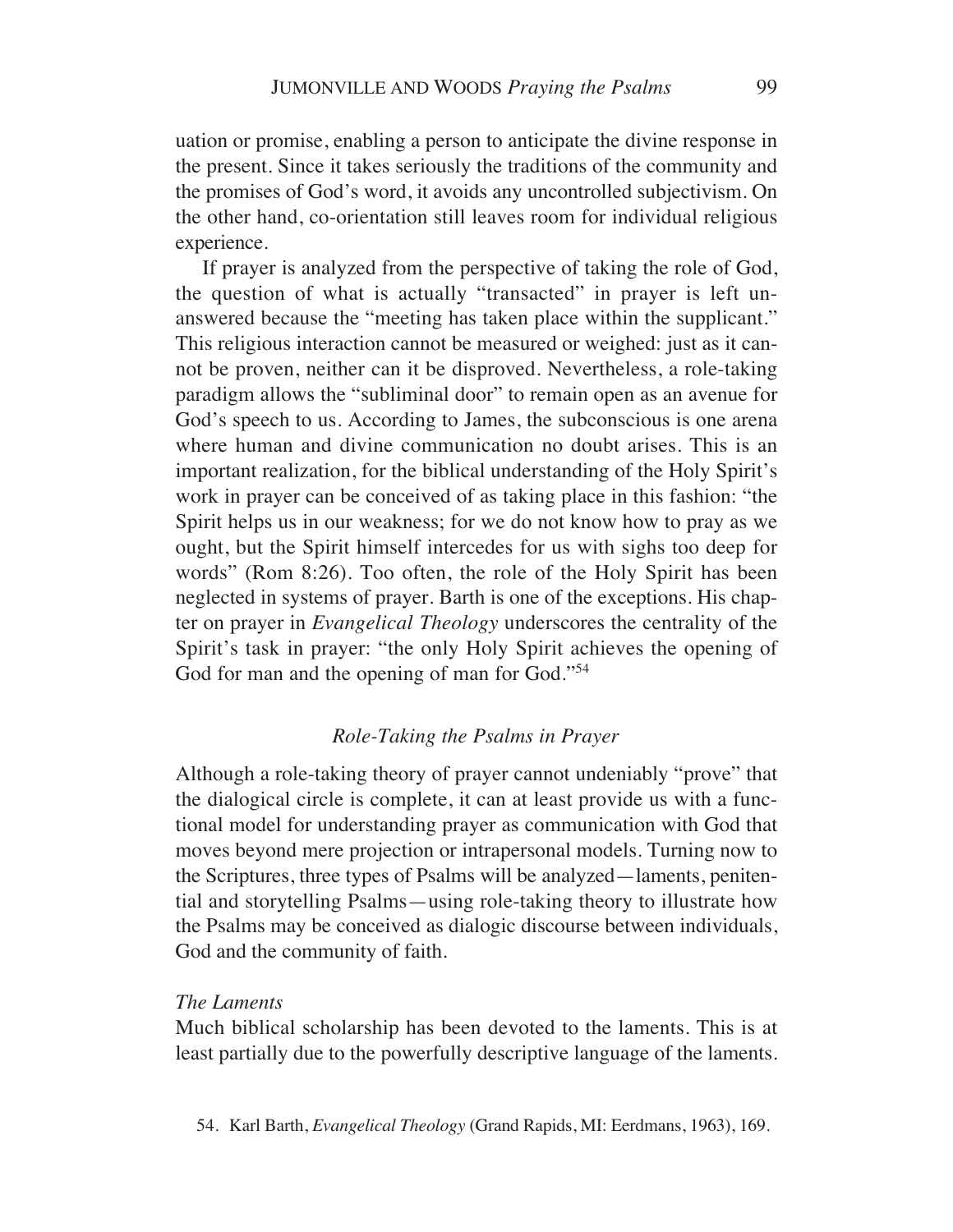These emotionally honest words of anxiety and rage express what we as moderns often feel but are unable to articulate. The cry, "How long, O Lord?," is but one well-known example of this language that mirrors our experience.

Walter Brueggemann states that the lament "invariably calls god by name and expects a response."55 Both of these distinctions portray lament as dialogue. Bernard Anderson has illustrated how at every level of the history of Israel's traditions the name of Yahweh is present. The basis of the Torah, in fact, is the self-disclosure of the Holy One (*kadosh*), to a people in the midst of their historical situation, so that they can call upon him personally—by the name of Yahweh—in prayer and worship. This is the background for the prayer of lament: it is raised in the context of faith and covenant relationship. God has taken a risk by giving his name. There is now the danger that Israel will seek to domesticate God—to limit him to their own conceptions (Exod 32:1-35). But this kind of self-revealing risk is a necessary component of any genuine conversation. For a God who can be addressed by name cannot only be invoked and spoken to, he can also be challenged. He can be questioned about the administration of things, about why the wicked prosper while the faithful perish. The laments, therefore, to be understood properly, should be read in the context of the Hebrew expostulation literature. Here is a previous tradition upon which the laments are founded. Abraham, Moses, Jeremiah and Job all stand in this tradition of taking issue with Yahweh.<sup>56</sup> The lamenters of the Psalms themselves, then, are no doubt involved in role-taking. In their present situation of trouble whatever that may be—the Psalmists turn to the examples of Abraham (Gen 18:22ff) and Moses (e.g. Exod 32:9-14), who argue with God.

Expostulation with Yahweh is based upon his personal self-disclosure. Deity is not, in this instance, irrational or brute power. Instead, it is characterized by a personal face and presence (in Hebrew the face and presence of God are one and the same thing). The Lord of Israel is also characterized by his redemptive purpose and holy demand in relation to his people. On the one hand, Yahweh is described in terms of his faithfulness (*hesed*). On the other hand, he is surrounded by mysterious holiness. The fascination that draws one to this experience of "the holy" also exposes one to a certain dread (Exod 3:6). Rationality and concep-

55. Brueggemann, *Praying the Psalms*, 22.

56. Cf. also Claus Westermann, *Praise and Lament in the Psalms* (Atlanta, GA: John Knox Press, 1981), 195-201.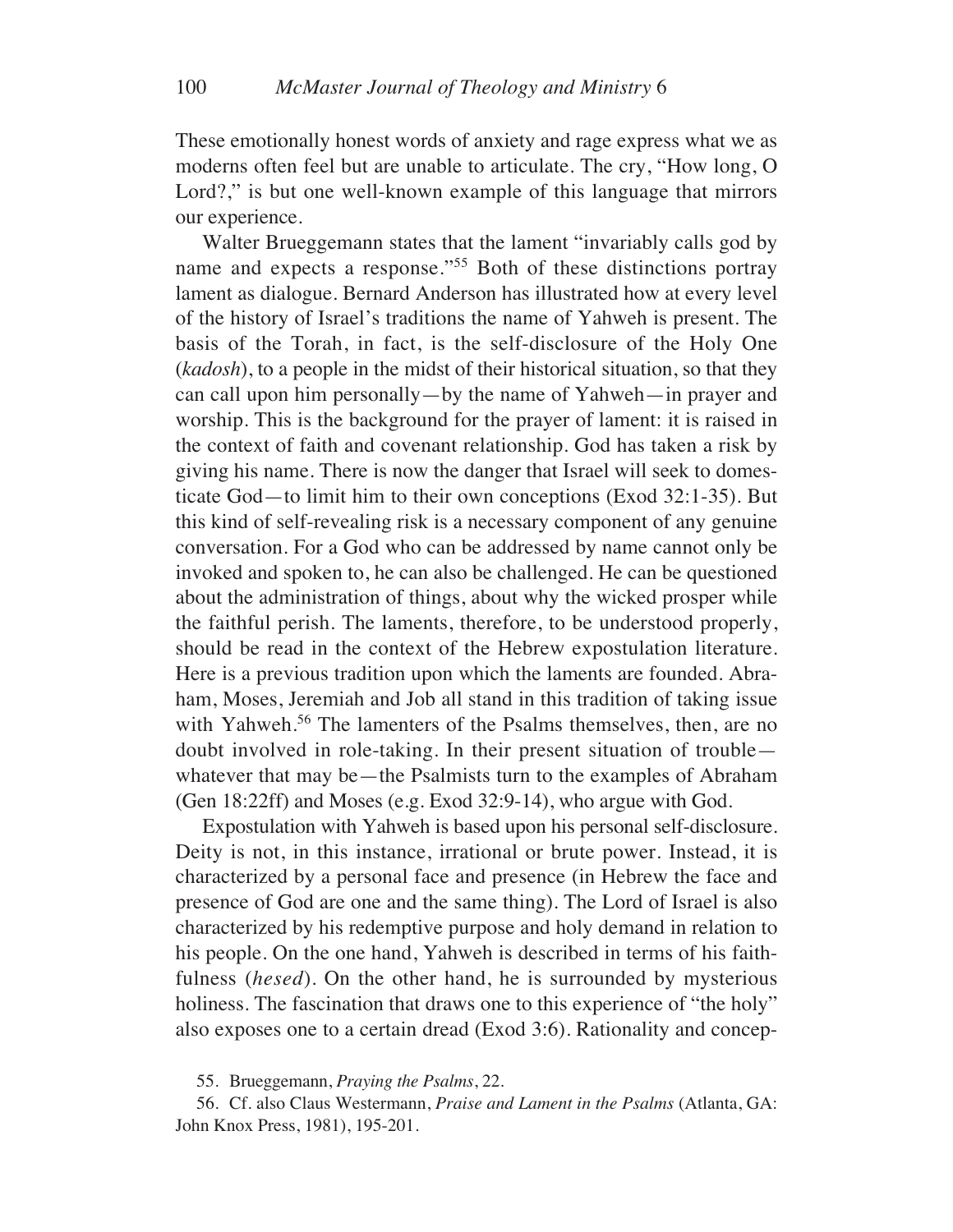tual frameworks cannot contain either his mystery or his holiness; they shatter all boundaries. Nevertheless, we are compelled to respond to this "other," to this "Thou" who has disclosed himself to us. The laments hold in tension for us the nearness and hiddnenness of God. Claus Westermann, in the opening of *The Psalms: Structure, Content and Message*, suggests that the "call of the Psalms is a call to praise the holy name…a personal name…the name Yahweh."57

The lament invariably expects a response. If the only thing that happened in biblical prayer was our talking to God, the end result could not be called dialogue. But the fact that the lamenter expects a response from God illustrates that the author perceives himself as being in conversation with God. Biblical laments are prayed in this context of faith. The communication model of this form of prayer is clearly two-way, not monologic. Both "poles" of communication—sender and receiver—are defined. Conversation or exchange is presupposed, which, ultimately, forms the dialogic basis of purposeful encounter with the divine.

A similar conversational presupposition is embedded within the Catholic practice of *lectio divina*. *Lectio divina* allows one to listen to the texts of Scripture as if one were in conversation with Christ and he were suggesting the topics of conversation. The daily encounter with Christ and reflection on his word leads beyond mere acquaintanceship to an attitude of friendship, trust and love. Conversation simplifies and gives way to communing, or as Gregory the Great, summarizing the Christian contemplative tradition, put it, "resting in God." This was the classical meaning of contemplative prayer for the first 16 centuries.<sup>58</sup>

57. Claus Westermann, *The Psalms: Structure, Content and Message* (trans. R.D. Gehrke; Minneapolis: Augsburg Press, 1980), 5.

58. See Oliver Clement, *The Roots of Christian Mysticism* (Hyde Park: New City Press, 1993), 181-212; Benedicta Ward, "Gregory the Great," in Jones *et al*. (eds.), *The Study of Spirituality*, 79; Kalistos Ware, "Ways of Prayer and Contemplation: Eastern," and Jean Leclercq, "Ways of Prayer and Contemplation: Western," in Bernard McGinn (ed.), *Christian Spirituality*. I. *Origins to the Twelfth Century* (New York: Herder & Herder, 1987)), 395-426. Contemplative prayer is the normal development of the grace of baptism and the regular result of *lectio divina*. We may think of prayer as thoughts or feelings expressed in words. But this is only one expression. Contemplative prayer is the opening of mind and heart—our whole being—to God, the Ultimate Mystery, beyond thoughts, words and emotions. We open our awareness to God whom we know by faith is within us, closer than breathing, closer than thinking, closer than choosing—closer than consciousness itself. Contemplative prayer is a process of interior purification leading, if we consent, to divine union.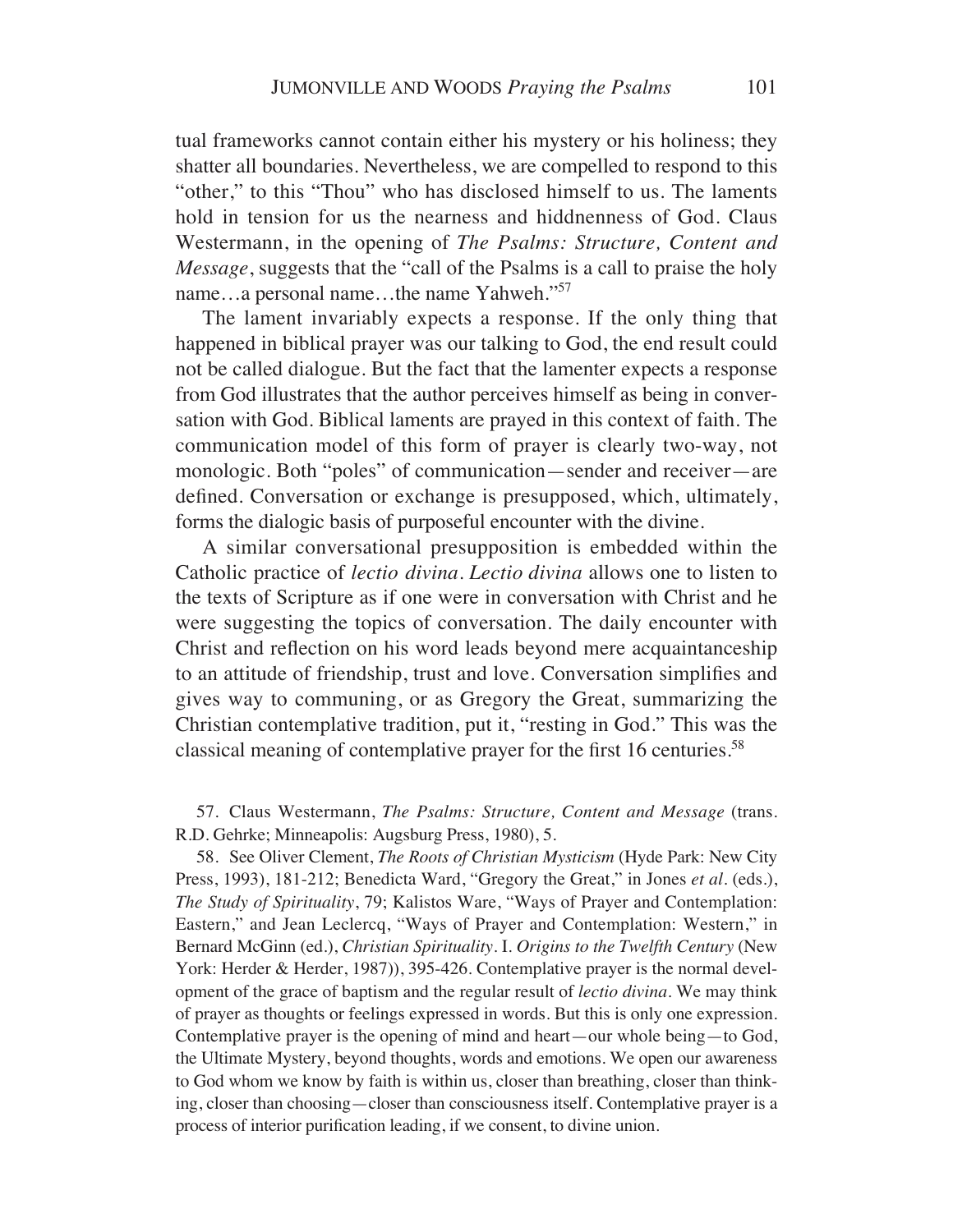C.S. Lewis has traced two different classes of prayer in the New Testament.59 The first, characterized by submission to the will of God, is formulated conditionally: "If it is Thy will…then…" The second expects that whatever is asked for in faith will be received. Psalms of lament must be categorized in this second group. For within each element of the lament's structure, the anticipation of response gives unity: "petition is already implicit in lamentation and assurance is already implicit in petition."60 Thus, the motivational clauses (*ki* clauses) which are found in the laments (for example, Ps 6:6, MT) do not convey the sense of, "If it be thy will…," but rather, boldly assert, "because it is your will…" The request is for God to be God—to do what is appropriate to his own nature, namely, to deliver his people. Brueggemann captures this stubbornly anticipatory stance of the laments:

Israel's speech is complaint and not lament, i.e., protest and not resignation. There is an expectation and even insistence that Yahweh can be moved to act and that he will act. And when Yahweh acts, he will bring things to a new life-order. $61$ 

Again, this readiness for the divine response is evident in the very structure of the laments, where "the conclusion of vow, praise and 'assurance of being heard' face forward."62

The authors of the laments, it will be noted, partake in their own form of role-taking. Regarding the lament structure, no response to the petitioner's complaint actually ushers forth (though there may have been some response in the ritual context). Nevertheless, the one who prays takes the role of God, confessing assurance that his or her plea will issue in an answer from God. Language, in this case, is viewed as creative and evocative. It does not rest at ease with merely describing what is: it imagines what will come to pass. That is not to say that this prayer is a form of positive thinking. The best adjective might be "hope." For this speech is situated in the midst of the contingencies of historical existence, but it refuses to stay there quietly. Christians today need to learn how to pray in the imaginative, metaphorical language of hope. "The work of prayer," says Brueggemann, "consists in the imaginative use of lan-

59. Capps, "Psychology of Petitionary Prayer," 138.

60. Donald Capps, *Biblical Approaches to Pastoral Counseling* (Philadelphia: Westminster Press, 1981), 63.

61. Walter Brueggemann, "Psalms and the Life of Faith: A Suggested Typology of Function," *JSOT* 17 (1980), 7.

62. Brueggemann, *Praying the Psalms*, 28.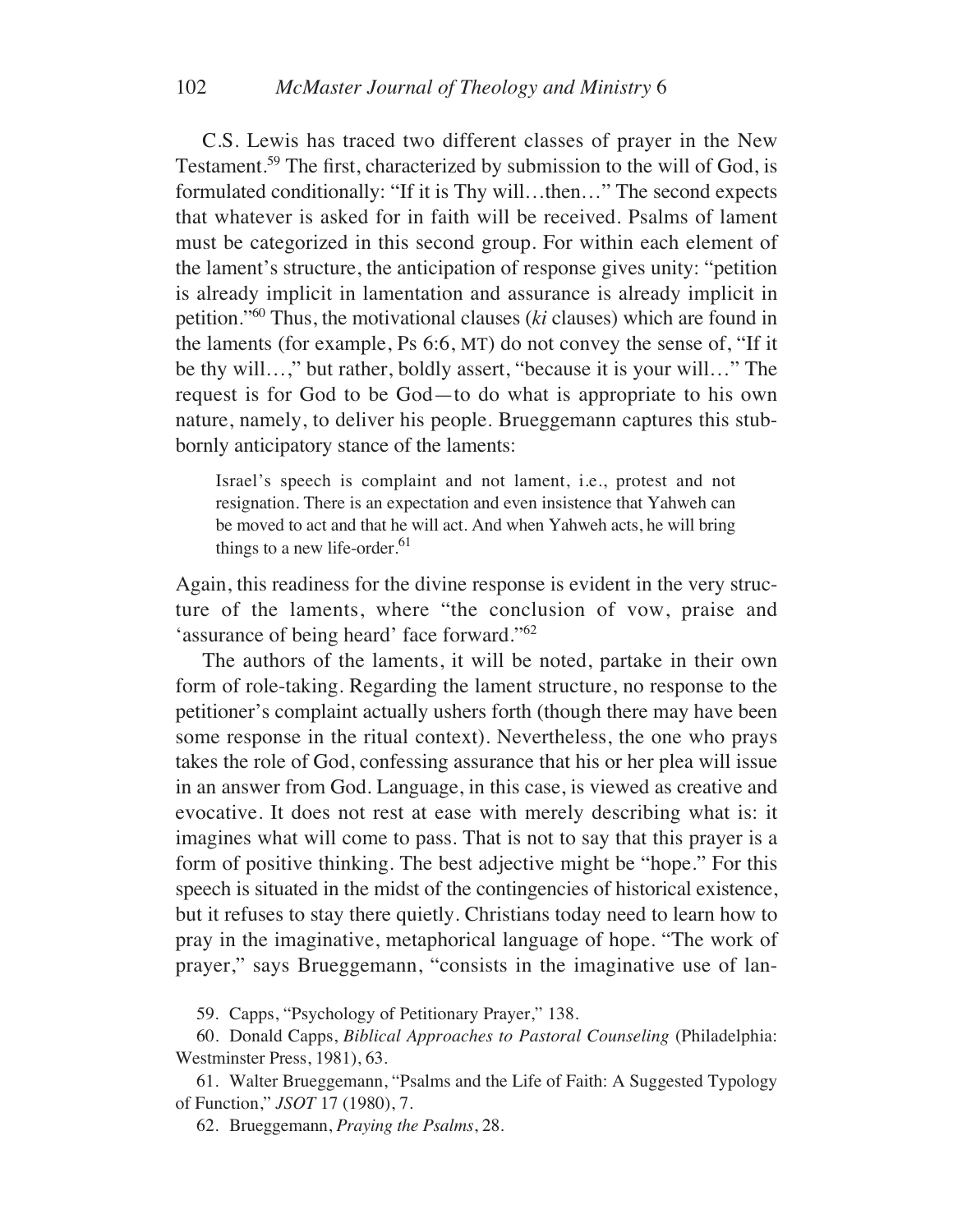guage to give the extremities (of experience) their full due and to force new awareness and new configuration of reality by the boldness of our speech."<sup>63</sup> A role-taking model of prayer can provide a structure that will enable us to learn this "boldness of speech." As Bonhoeffer correctly insists, we are not able to pray on our own—we must be taught how to pray.<sup>64</sup>

But who is it that we identify with? Is it not in the seat of the author that we put ourselves? His words become our own words—as if we had spoken them ourselves. Reading narrative, we enter into the situation of another, that is, a set of circumstances, but in poetry, we join ourselves to the other's experience. As Bakhtin's discourse theory explains, quoting another's word embodies the essential dialogic principle of prose fiction and allows for the interplay of many voices in all their diversity. Of course, even with historical and narrative texts we role-take the author to a certain extent (though in most cases without being conscious of it), for the authors and redactors are the ones who determine our understanding of a particular story. Each author tells his story selectively, from a certain point of view. And although we may disagree with the author's judgments, choosing instead to side with the villain, this is usually not the case.<sup>65</sup>

One of the reasons why it is so natural for us to step into the lamenter's shoes is that the language used is very stereotypical. For instance, Patrick D. Miller, in his article "Trouble and Woe,"66 has pointed to the open and metaphorical language about enemies in the biblical laments. Open language first of all allows for wide contemporary appropriates. Words such as "evildoers" or "the pit" are easily transferable to a modern *Sitz im Leben*. In the second place, Miller suggests that figurative speech "creates possibilities for the relationships between the laments and the past experiences of the community of faith." This can be achieved "by relating the laments to narrative and historical context."67 Miller has demonstrated that metaphorical language is essentially

63. Brueggemann, *Praying the Psalms*, 27.

64. Dietrich Bonhoeffer, *Psalms: The Prayerbook of the Bible* (trans. J.H. Burtness; Minneapolis, MN: Augsburg Press, 1970), 9.

65. In the case of parables and stories where role reversal is intended there is an obvious exception. The point here, however, is that few people identify themselves with King Ahab or King Jeroboam.

66. Patrick D. Miller, "Trouble and Woe," *Interpretation* 37.1 (1983), 32-45.

67. Miller, "Trouble and Woe," 36.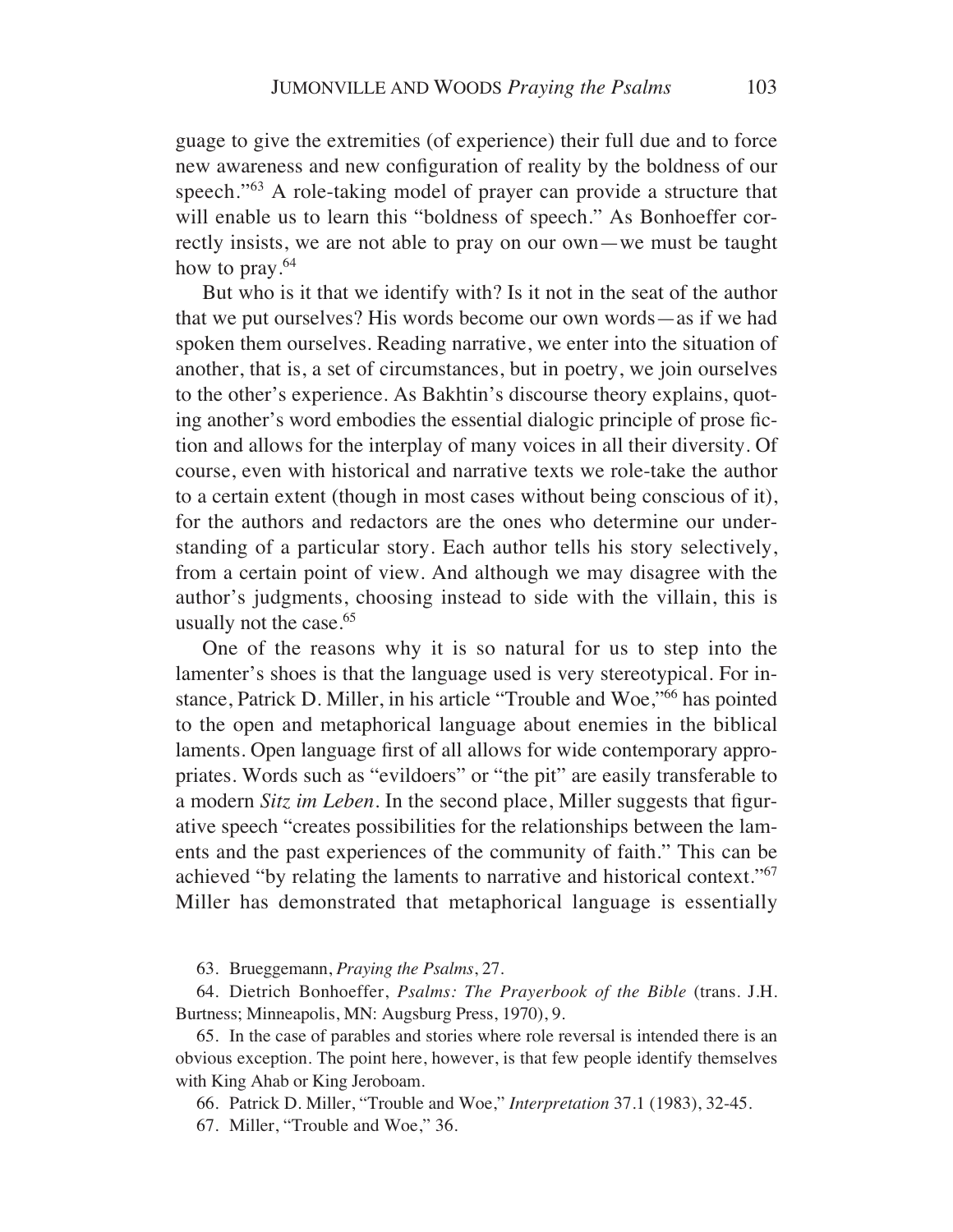"historical;" that is, it arises out of situations in the community. Exegesis, then, acts to keep our subjective appropriation of imagistic words in check: to keep them concretized. This form of interpretation can already be seen taking place with the addition of the superscriptions.

### *Penitential Psalms*<sup>68</sup>

Penitential Psalms provide another illustration of how, in praying the Psalms, we role-take the author and God at the same time and, in so doing, become a partner in the divine discourse. Consider Psalm 51: in spite of the superscription, which connects the Psalm to David's sin of adultery, Christians throughout the history of the church have employed these verses as a means of confessing their own sin. As with the laments, the words are highly descriptive of human feelings—in this case, feelings of the weight of guilt, sin and failure. Because the particular sin is never mentioned, we can apply the prayer directly to our own situation. Thus, in those times when we disappoint ourselves and God, when we become despondent on account of our misdeeds or prideful thoughts, we allow the Psalmist to pray for us. These groans and utterances voice the pain that we ourselves cannot express. And after we have prayed Psalm 51 on several different occasions, it ceases to be the words of the Psalmist: it becomes as though we had written them to God in our journal; as though in the stark still chapel—alone on bended knee—we silently confessed our deepest remorse to him. We step in his shoes, crossing the "relational divide," and we become present with the past. A ritual evocation has occurred.

Indeed, Psalm 51 is a "personal" prayer, one that has its inception in the human heart. At the same moment, however, it calls for God to respond in forgiveness. The evocative pleas for a new state of being in fact dominate the Psalm (vv. 1-2, 6-12, 14a, 15a, 18a). Just as in the case of the laments, the penitential Psalms look forward to a new reality that at the present does not exist. Presently, the person is broken in spirit. In the liturgical setting, absolution may have been proclaimed by the priest at the shift to assurance (cf. Ps 6:8-10). This provides a clue for our praying of the Psalms today (whether individually or congregationally). What appear at first blush to be "breaks" in the Psalms may instead indicate "reversals" which only make sense "when one realized that the

<sup>68.</sup> Westermann (*The Psalms*, 67ff) treats these Psalms under the rubric of individual lament, while Anderson does not. See B.W. Anderson, *Out of the Depths* (Philadelphia: Westminster Press, rev. edn, 1983), 235-38.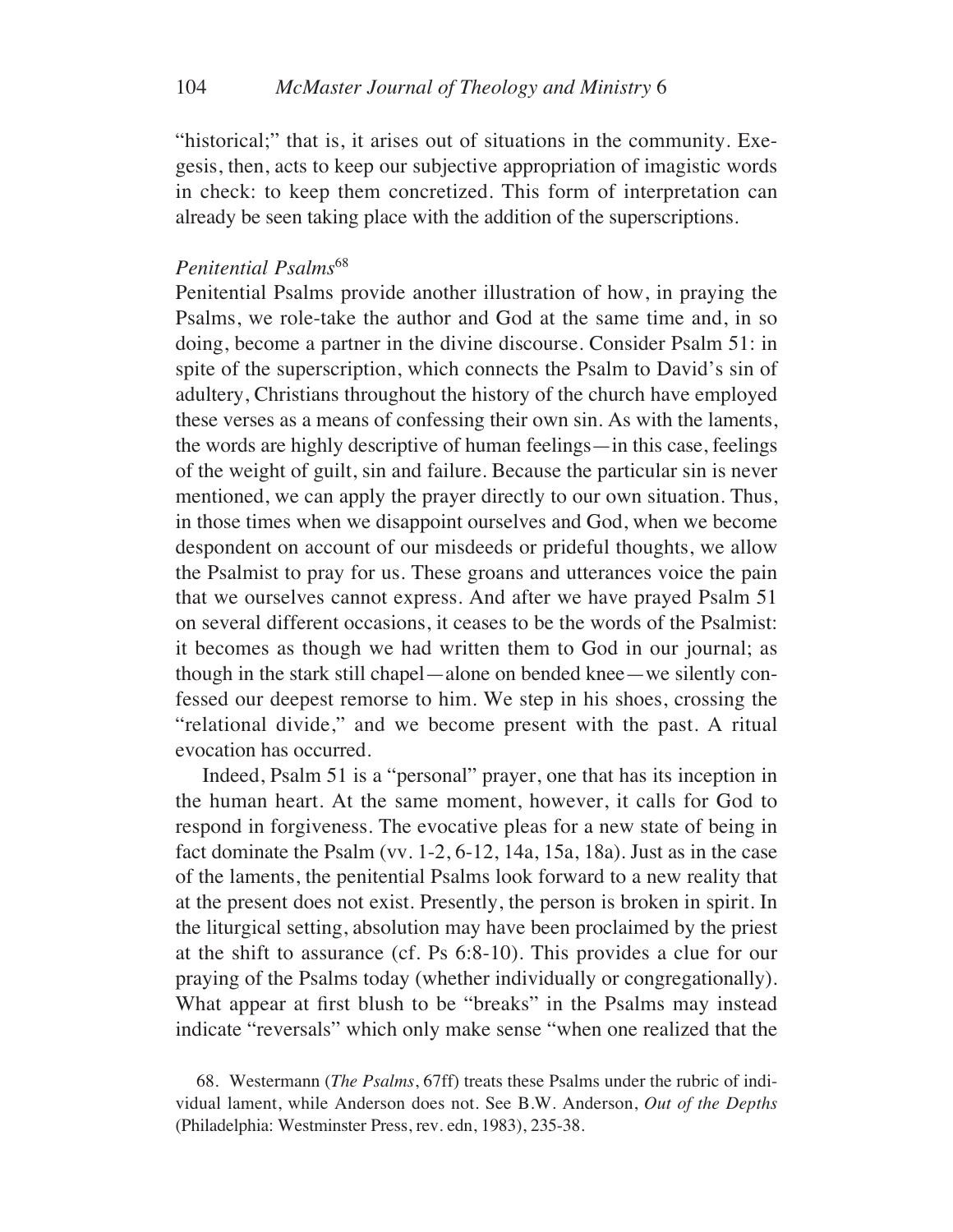supplicants received answers from outside themselves."<sup>69</sup> For the Hebrew worshipper, the function of the priest is to signify God's forgiveness at this point. For the modern reader of Scripture who lacks the priest's liturgical direction, the role of God as "the one who pardons" can be dramatically imagined and anticipated. Role-taking, then, can become the functional equivalent of the priest; though, of course, in most formal worship services an assurance of pardon is included.

#### *Storytelling Psalms*

The following Psalms are often characterized as narrative or story-telling Psalms: 78, 105, 106, 135, 136. The storytelling Psalms employ a narrative mode to describe the history of Yahweh's "mighty deeds" and to paint a picture of Israel's all too frequent acts of disobedience. Indeed, one way in which God communicates through the creation is in history, which is revelational.<sup>70</sup> A significant part of religious life with Israel, for instance, was introduced by historical event. The Passover is a re-creation, a ritual evocation, if you will, of the exodus event that brings history together with the present as a means "through which God still speaks."71

By praying the storytelling Psalms we enter into relation with the God of history. We are led to identify ourselves with his people, only to discover that this story of triumph and failure is also our own story. As the dialogue between Yahweh and Israel is dramatically represented through prayer—just as it can be through liturgical recital—we come to expect that Yahweh will work today, in our world as well as in our minds and hearts. God has influenced human history in certain ways in the past and on this basis we anticipate how he will make himself present again.72

69. Westermann, cited in Capps, *Biblical Approaches*, 63.

70. Robert Webber, *God Still Speaks: A Biblical View of Christian Communication* (Nashville, TN: Thomas Nelson, 1980), 79.

71. Webber, *God Still Speaks*, 79.

72. As Webber explains, "there were times when God revealed Himself directly—through dreams and visions and by speaking audibly. But for the most part, God's method of revealing Himself was through history, at a particular time and in a special place. The exodus, for example, was an historical occurrence. God remembered the covenant He had made with Abraham, so He sent Moses, His human instrument to His people and through him brought the Israelites out of Egypt. In this event God made Himself known. The people of Israel came to know God as one who faithfully kept His promises" (p. 79).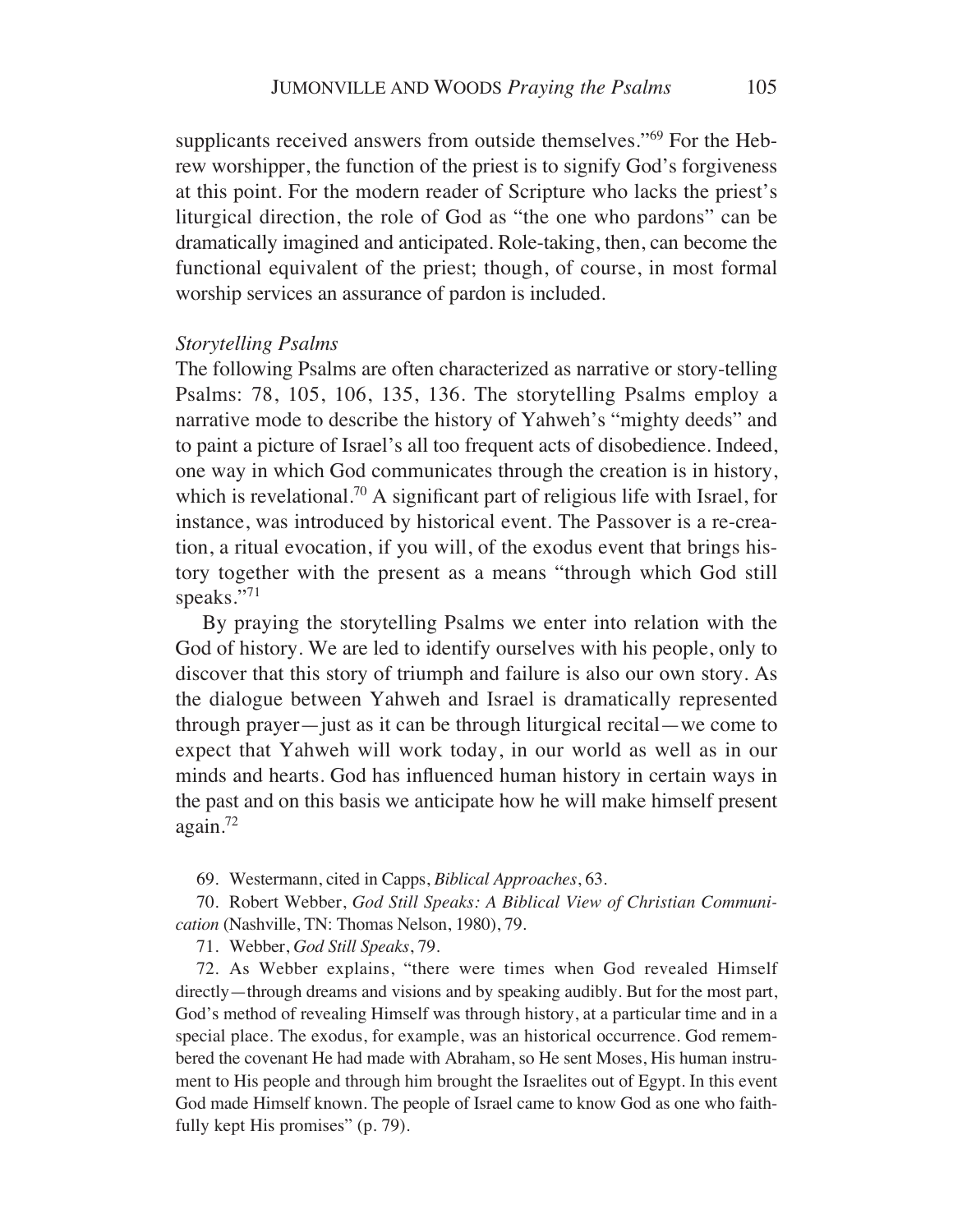Some might object that this limits God to how he can and cannot operate. But this need not be the case. First, in response to this accusation, it is necessary to assert that God, as we understand him through the Scriptures, has imposed certain limits on himself. The confession of God as creator, for instance, assumes this: by graciously allowing other beings to "be," God has to some extent put restrictions upon himself. And so, as Barth states:

[Yahweh] desires to be the God who has been man in Jesus Christ. Therein lies his glory, his omnipotence. He does not then impair himself by yielding to our prayer; on the contrary, it is in doing so that he shows his greatness.<sup>73</sup>

For us, God's self-limitation means both our redemption in Christ and our communication with God in prayer. Secondly, it is one thing to claim to know precisely when and how God will act (which would imply knowing the mind of God itself); it is quite a different matter to affirm that we know Yahweh relationally, in terms of how he characteristically behaves or what his deepest concerns are. The latter is all that is implied in a co-orientation prayer paradigm.

#### *Buber's Dialogic, Bakhtin's Discourse Theory and Role-Taking*

As noted up to this point in the discussion, the continuities between roletaking, dialogic communication theory, Bakhtin's discourse theory and the counter-Enlightenment thinking that combats Enlightenment-driven models of prayer are unmistakable. More specific, in many respects, role-taking theory draws upon and extends to a new context the key presuppositions embedded in the works of Martin Buber and Mikhail Bakhtin.

Dialogic communication theory meets head-on the Enlightenment's notion of individual autonomy and human freedom in a way not accomplished by Vico and Dilthey. Dialogic communication theory as understood from Buber's perspective integrates human freedom with moral order, balancing the individual within the community—much in the same way that the role-taking theory attempts to bridge subjective experience of prayer with its objective reality. It stands against the indi-

<sup>73.</sup> Cited by David Willis, "Contemporary Theology and Prayer," *Interpretation* 34.3 (1980), 261.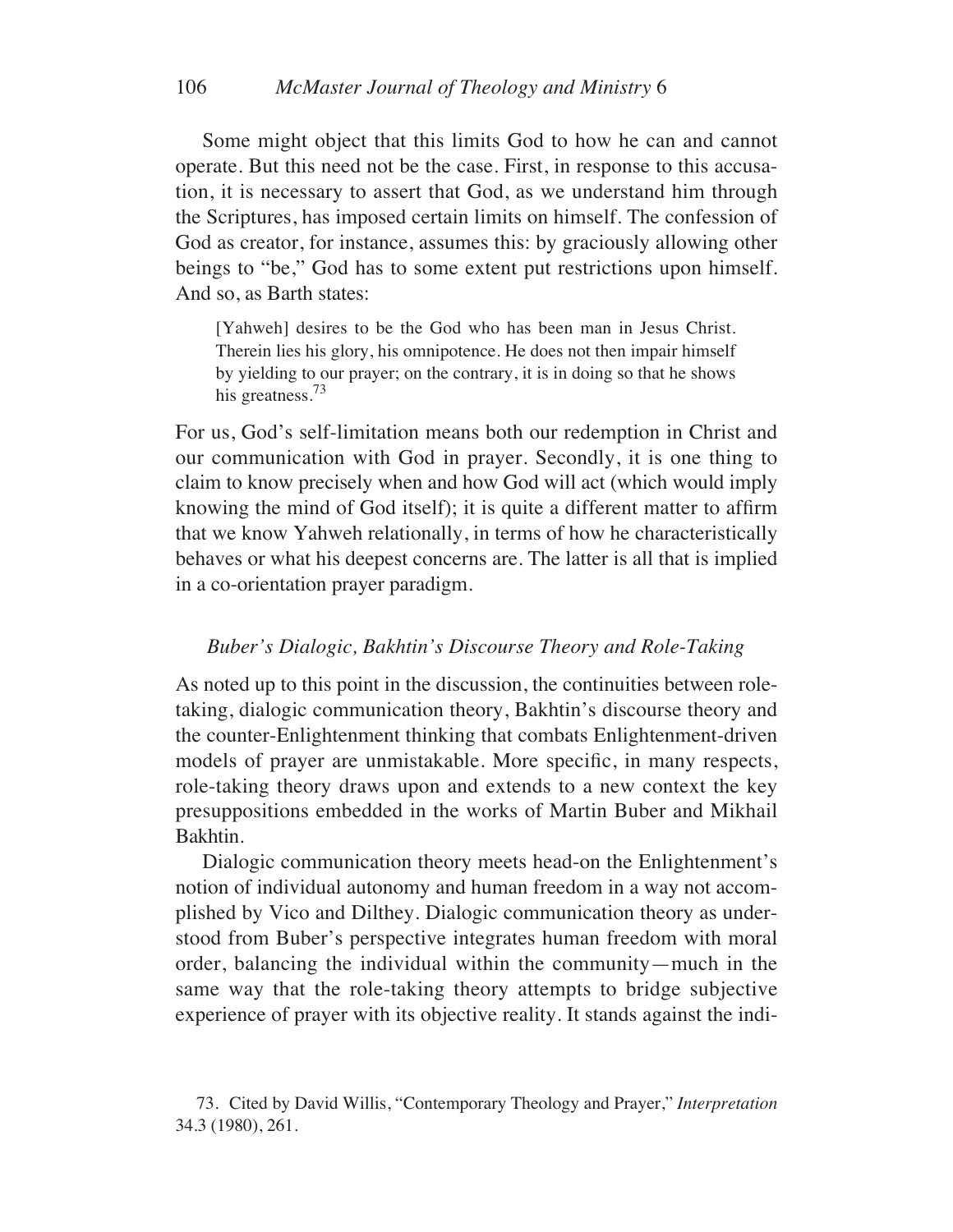vidualistic paradigm, pure subjectivism, which in the end has little moral substance because of its individualistic ethos.

Buber's dialogic is decidedly anchored in the Vico–Dilthey line, reflecting Aristotle's tripartite anthropology. As such, Buber's dialogic I–Thou makes a decisive break with the Enlightenment's anthropology—an anthropology that characterizes linear models of prayer and communication. It develops a perspective on human nature and communication that helps overcome the subject/object and fact/value dichotomies so firmly engrained by Enlightenment thinkers. It removes both the theoretical and egocentric from prayer and religious experience. John MacMurray explains:

Our [Western] philosophical tradition…is both theoretical and egocentric. It is theoretical in that it proceeds as though the Self were a pure subject for whom the world is object. This means that the point of view adopted by our philosophy is that of the Self in its moment of reflection, when its activity is directed toward the acquirement of knowledge. Since the Self in reflection is drawn from action, withdrawn into itself, withdrawn from participation in the life of the world into contemplation, this point of view is also egocentric. The Self in reflection is self-isolation from the world which it knows.<sup>74</sup>

Buber makes *anthropos* his cohering center. Existence in its authentic form is communication. Life is dialogue. Buber's epistemology gets swept into his anthropology, a departure from Enlightenment thinkers who clearly separated the two. Reality can only be understood, in this formulation, when we have gotten inside the "self-in-relation," where "I" and "Thou" unite in unconditional positive regard and empathic understanding. In the language of role-taking theory, the "I" assumes the role of the "Thou." The two poles of communication come together as co-orientation unfolds. The dialogic circle, in Capp's words, is complete in Buber's I–Thou, the relational in-between.

Note that for Buber, the dialogic relation is a primal notion, for "in the beginning is the relation." Buber intends this ontologically, as a category of being: "This irreducible anthropological phenomenon—the relational reality, the reciprocal bond, the person as interpersonal—cannot be decomposed into simpler elements without destroying it."75 All Enlightenment-like dualisms that depict or represent the individual and society as two analytically independent domains are rejected. Contrary

<sup>74.</sup> As cited in Christians, "Dialogic Communication Theory," 3-4.

<sup>75.</sup> As cited in Christians, "Dialogic Communication Theory," 5-6.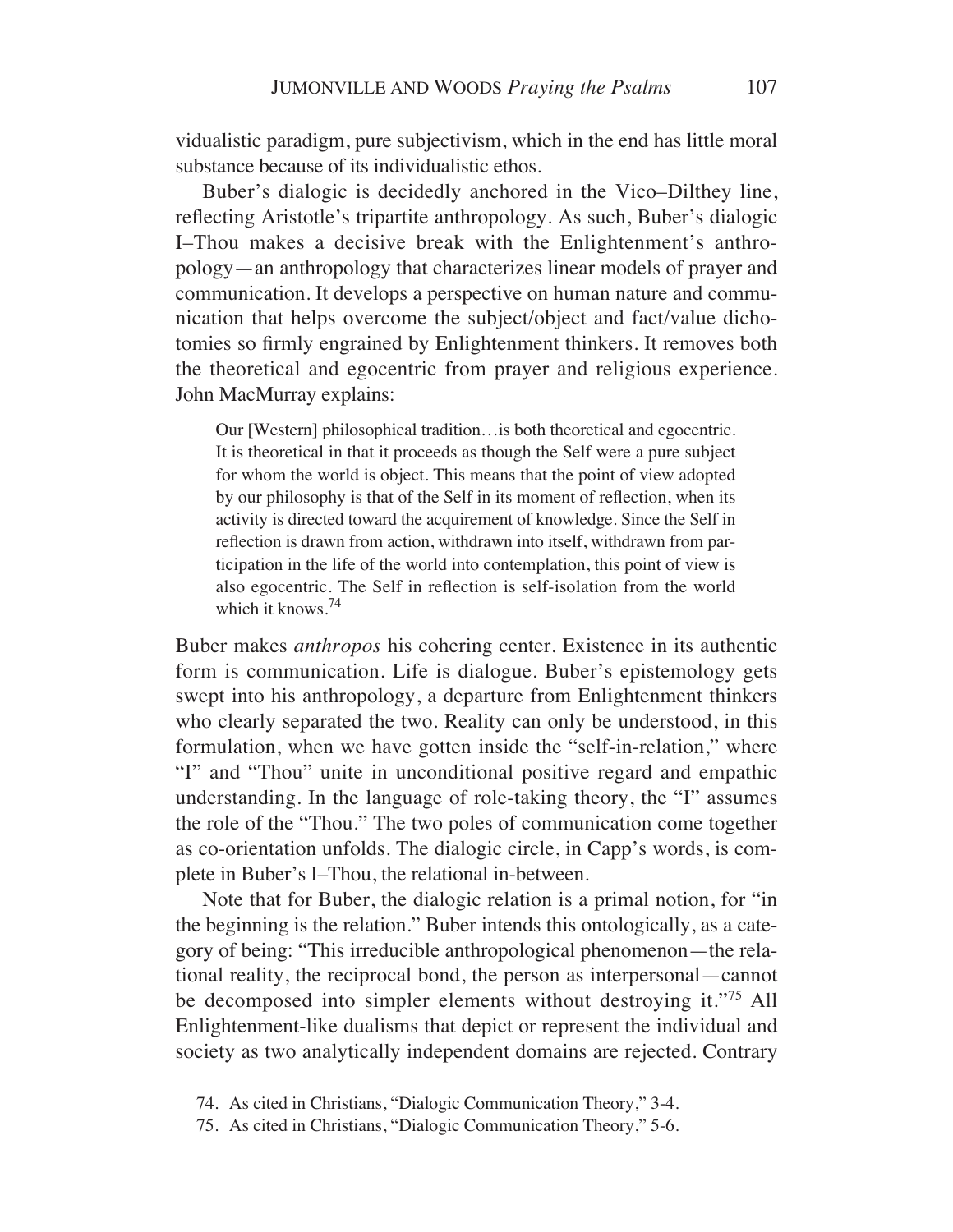to most modern conceptions of prayer, which deconstruct prayer along epistemological lines requiring verifiable proof, Buber's dialogic situates prayer in the realm of community, which can only be understood ontologically, and which provides its own verification in the relational inbetween that cannot be reduced to empirical controls.

Monological communication—Buber's I–It modality—is the imperative mood, a one-way flow of communication for the purposes of control. Transmission or linear models of mainline communication depict this modality. For example, Norbert Weiner conceived of communication as a form of human engineering, for the purpose of power and control. Theories depicting prayer as auto-suggestion or projection also fit this mold. Jacques Ellul agrees with Buber's depiction of "I–Itness," explaining how human beings are used as means to an end when the I–It modality prospers.

Dialogic theory also provides a revolutionary alternative that understands communication from the *emic*, from the inside out (that is, from *within* the community), from the ground up. In this sense it is consistent with the role-taking or co-orientation theory with its emphasis on "stepping into the historical shoes of another," or seeing the world from the other's viewpoint, or situating the petitioner within the communal context. Against the monologic modality, the "I–It," stands Buber's dialogue, where human acceptance is the basis for any exchange of meaning. Authentic communication brings persons into being, and authentic communication can only be achieved in the encounter known as "I-Thou." Our primary aim of humankind, according to Buber, should be to restore dialogic communication. For genuine dialogue is to our humanness what blood is to the body: when the flow of blood ceases or becomes diseased, the body dies; when dialogue stops, love disappears and hate and resentment are born. That prayer could be anything but dialogic would seem contrary to the purpose of existence or the essence of communication.

Values espoused in Buber's understanding of communication include: dialogue (as a model for communication that leads to intimacy), reciprocity (in terms of commitment), openness (reflective of honesty), experiencing the other side of the relationship (as in empathy grounded in unconditional positive regard and a respect for diversity), concern for relationship, and the "between." These core values ultimately form the basis for what one might call authentic community and can only be achieved as one *takes on the role of the other*, the "Thou." In that exis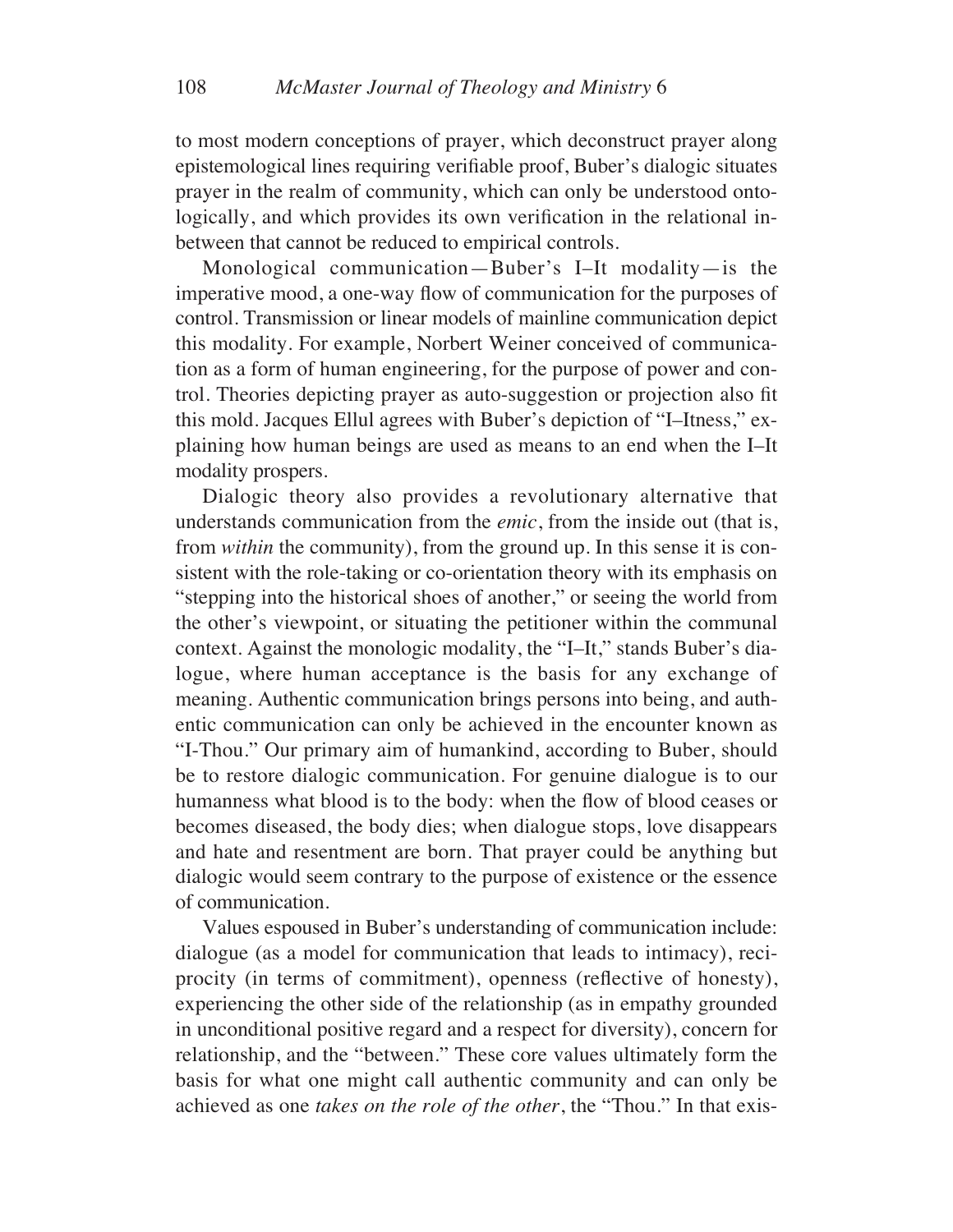tential moment we see I–Thou *co-orientation* of past with present, present with present, present with future. Human beings are primary relational beings who derive their essence from relationship and intimacy. Genuine community (and hence communication) begins with a discovery of the metaphysical character of reality and rests upon the belief in this reality.

Bakhtin's discourse theory, as alluded throughout, shares similar ontological and epistemological roots (and terminology, for that matter), with Buber's idea of "I–Thou." According to Bakhtin, the one who understands (empathizes) becomes a participant in the dialogue. Bakhtin's dialogic is based on the dynamics and potentialities residing in all conversational dialogue. Dialogic is open-ended, indeterminate, it values relational truth situated between and within speaking subjects (Buber's idea of the "narrow ridge"), and rejoices in the diversity of plurality. The antithesis of dialogic is monologic (Buber's "I–It"), which asserts proposition truth (in abstraction from a speaking subject), and demands monovalent unity.

The primary building block in Bakhtin's theory of dialogic is the utterance, that is, any written or spoken statement integrated within a discourse and embodied in a clearly-defined speaking subject. Between any two utterances there exists the possibility for a dialogic event, provided that these utterances in some way collide, or "meet between." Every utterance is also internally dialogic, for in Bakhtin's view, all speech is linked to the words, ideas and utterances of others. In this sense all human discourse inhabits an intertextual universe; no discourse utters the original word on any subject. And so every discourse embodies within itself the utterance and ideas of others, as it is spoken from a specific situation to a specific audience. No utterance, and by extension no person, arrives at completion or conclusion. Monologic attempts to sum a statement, to finalize a life, or to somehow reduce an utterance are anathematic to dialogic thought and process.

When the Psalms are considered from Bakhtin's view, the quarrel with others and oneself both lead to quotation. In the first case, the quoted words relate to an external, political struggle for dominance and in the latter to an inner dialogue in which the speaker may seem to be quarreling with another's words but is really quarrelling internally over the nature and power of God. In both external and internal Psalms, the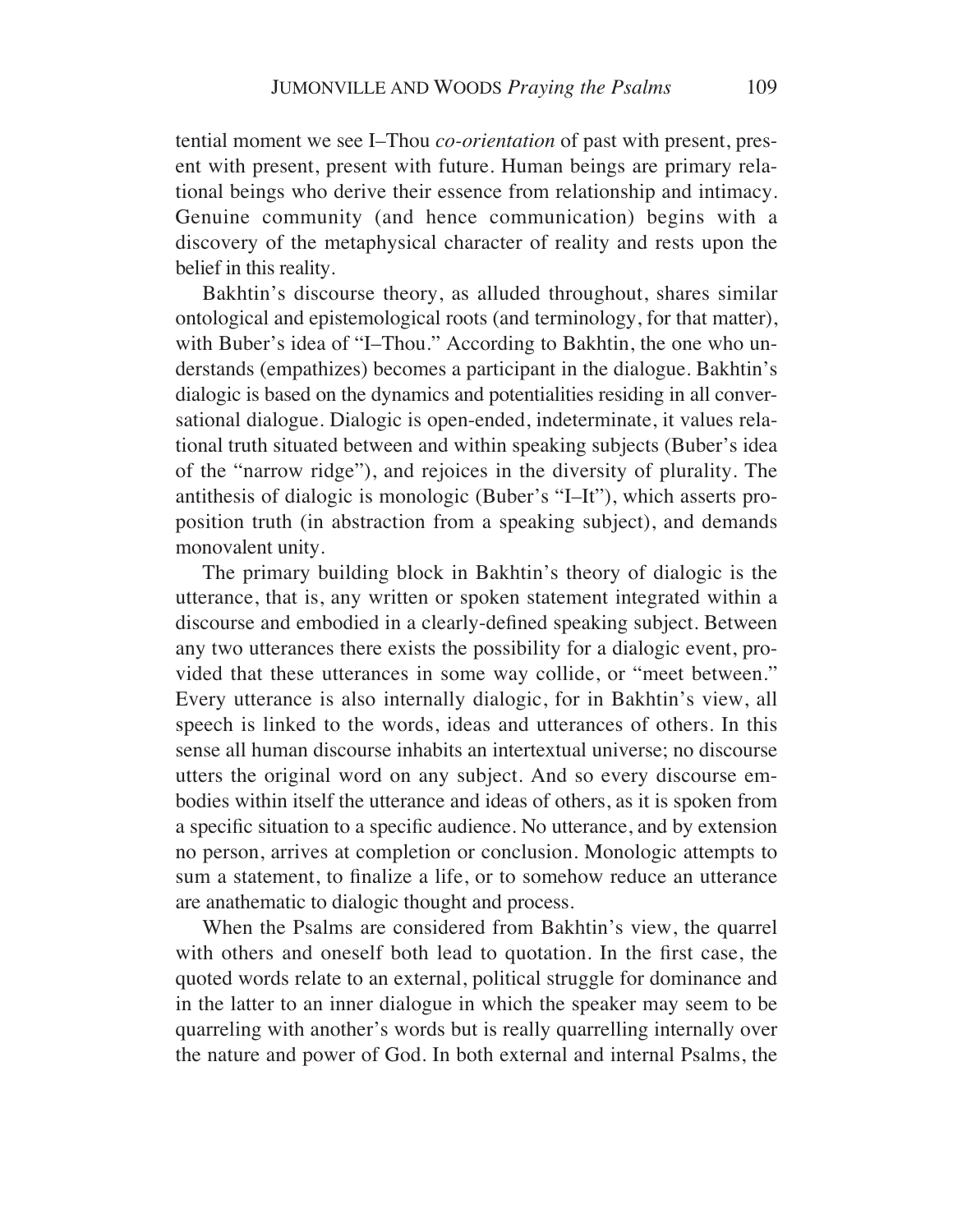poets struggle toward an "internally Persuasive discourse."76. The Psalmists are intimately involved with the words of others, both supporters and detractors of the one true God. Through this contest of quotations in the Psalms we observe "the ideological becoming" of human beings, seen in the "process of selectively assimilating the words of others."77 This allows God's word to become again internally persuasive for the Psalmist's generation. God does not need to be made into a subject by a visionary poet, but rather needs to be brought back into a conversation that God started and human beings believe has been interrupted. By turning their inner quarrels into speaking voices, the Psalmists created an image of a voice that continues to live in our culture, just as, Bakhtin argues, great novelistic images continue to be transformed by generations of writers.

### *Implications of Role-Taking Theory*

There are many questions that remain unanswered at this point. For example, how are we to pray the imprecatory Psalms or the Psalms claiming innocence before God (the latter of which are implicitly present in a number of laments)? These are important questions, questions that deserve careful consideration. Brueggemann and others have dealt with them at length. With regard to a role-taking theory of prayer, this raises the issue of appropriateness; that is, why one Psalm and not another, and whether self-deception is not inevitable. The community, at this point, must provide a regulatory function, helping the individual to avoid the temptations of distortion and self-deception. For our present purposes, we would like to conclude by mentioning several positive results that follow from our praying the Psalms according to a role-taking model. Expressed succinctly, the Psalms hold the contrasts of religious life in proper tension—especially when viewed from the perspective of roletaking.

First, as discussed earlier, a balance between the individual and the community can be maintained. The language of the Psalms is frank and expressive enough to match the heights and depths of individual human experience. Although no one person experiences all of the situations described in the Psalms at any one moment, someone in the body of Christ will be in that position at any given point in time. You may be offering

77. Levine, "Dialogic Discourse," 341.

<sup>76.</sup> Levine, "Dialogic Discourse," 345.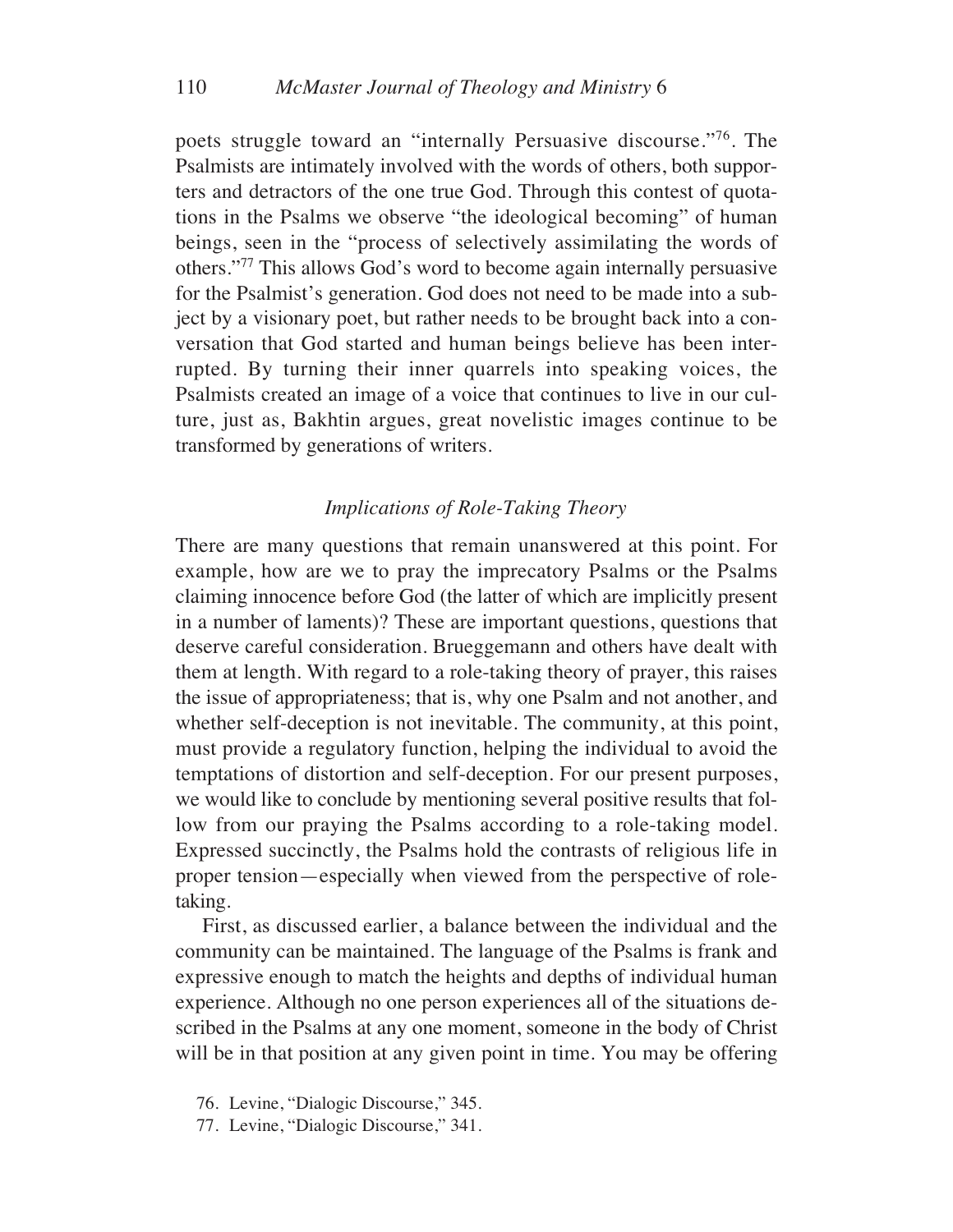confession while a sister in Palestine is lamenting. This teaches us to pray as the body of Christ instead of merely individualistically. Social responsibility is maintained as we pray the Psalms using the role-taking framework.

Second, because the Psalms are structured, they can teach us how to pray. Their form can direct us away from irresponsible or lazy praying. Freedom of expression is by no means endangered, however, for the power and flexibility of the Psalm's images and metaphors are ever present. Furthermore, since most Psalms are a manageable length, they encourage responsible reading of God's word. We can easily read through several Psalms in one sitting, or one Psalm several times, until our prayers become informed by their content. Our experience can also be structured by the content of the Psalms; for instance, Capps proposes we use the lament structure in grief situations.78

Third, the Psalms encompass the breadth of human experience. The reason that we are able to sometimes interpret the Psalms christologically is because of the Incarnation: both the Psalms and Jesus Christ proclaim what it means to be truly human. Brueggemann illustrates how the Psalms address the situations of orientation, dislocation and reorientation in our existence.<sup>79</sup> When we pray the whole Psalter (as opposed to selected favorites), then we pray with all of humanity. If we have moved through expostulation and lament to a period of reorientation, we do not forget those who still lament. The Psalter teaches us that human experience always hovers between lament and praise and that when we have the privilege of rejoicing we are not allowed to forget those who still mourn.

In final analysis, it might be argued that at some level, doubt over the viability of a communicative (dialogic) prayer theory is in one sense only a reflection of a broader theological dilemma, namely, how we are to understand God as working in our world. As Peter Baelz remarks, "at the heart of all our difficulties concerning Christian prayer…is the problem of understanding the being of God in general and the relation of God to the world and to ourselves in particular."<sup>80</sup> For if God is both transcendent and immanent, then he is at the same time both above—set apart from—and actively or purposefully engaged with his creation in

78. Capps, *Biblical Approaches,* ch. 2.

79. Brueggemann, "Psalms and the Life of Faith."

80. Cited by Don E. Salier, "Prayer and the Doctrine of God in Contemporary Theology," *Interpretation* 34.3 (1980), 226.